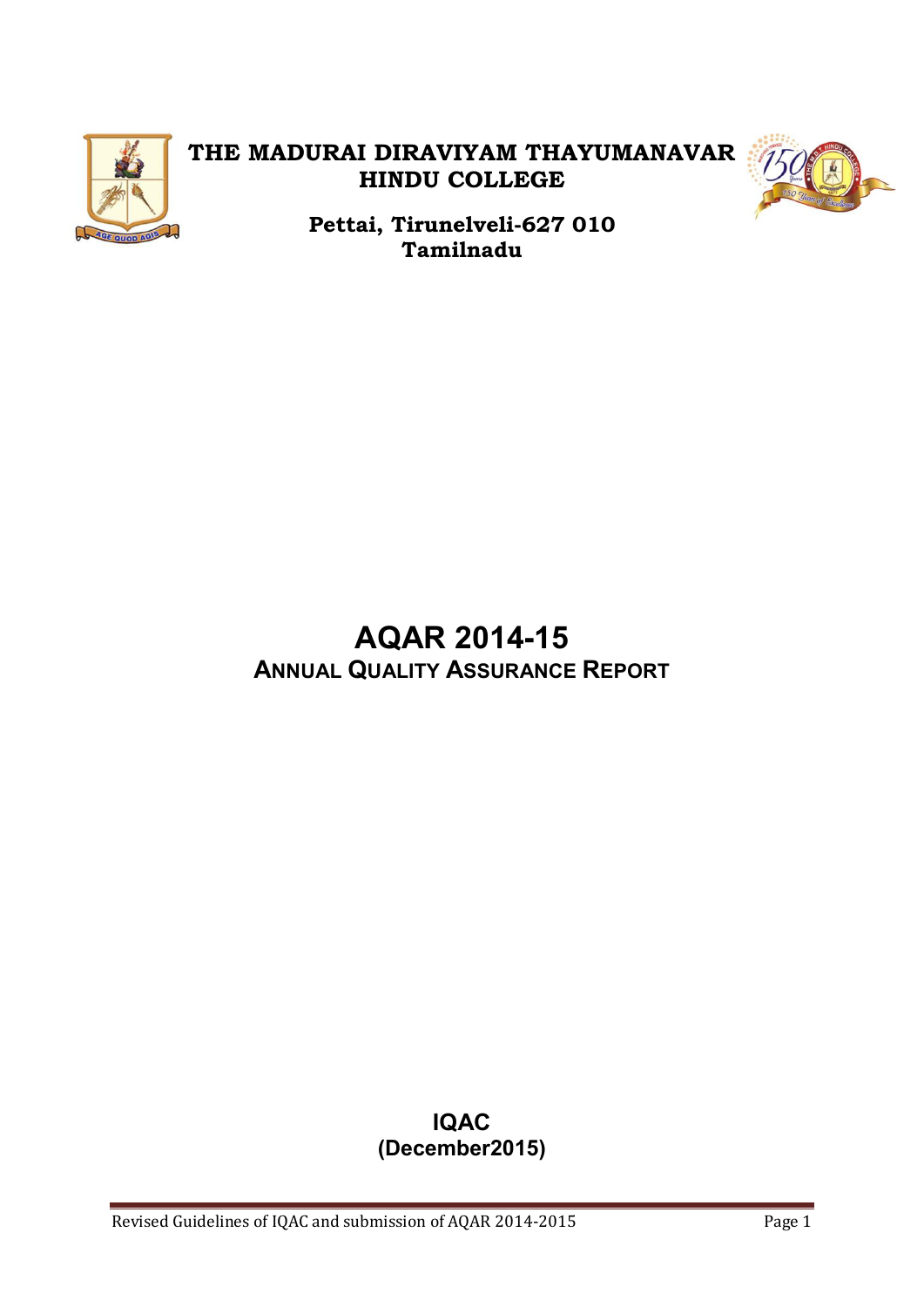#### **Part-A**

# **I. Details of the Institution**

| 1.1 Name of the Institution            |                | The Madurai Diraviyam<br>Thayumanavar Hindu<br>College.                    |                                    |  |
|----------------------------------------|----------------|----------------------------------------------------------------------------|------------------------------------|--|
| 1.2 Address Line 1                     |                | The M.D.T.Hindu College,<br>Pettai,<br>Tirunelveli-627 006.<br>Tamilnadu.  |                                    |  |
| Address Line 2                         |                | The M.D.T.Hindu College,<br>Pettai,<br>Tirunelveli-627 006.<br>Tamil Nadu. |                                    |  |
| City/Town                              |                | Tirunelveli.                                                               |                                    |  |
| <b>State</b>                           | $\ddot{\cdot}$ | Tamilnadu.                                                                 |                                    |  |
| Pin Code                               |                | 627 006                                                                    |                                    |  |
| Institution e-mail address:            |                | mdthinducollege@gmail.com                                                  |                                    |  |
| Contact Nos.                           |                | Principal(Per.) : $23\,42\,914$<br>Office                                  | :23 42 054                         |  |
| Name of the Head of the<br>Institution |                | Dr.P.Chinnathambi                                                          |                                    |  |
| Tel. No. with STD Code                 |                | Principal(Per.)<br>Office                                                  | :0462-23 42 914<br>:0462-23 42 054 |  |
| Mobile                                 |                | 9486286 079                                                                |                                    |  |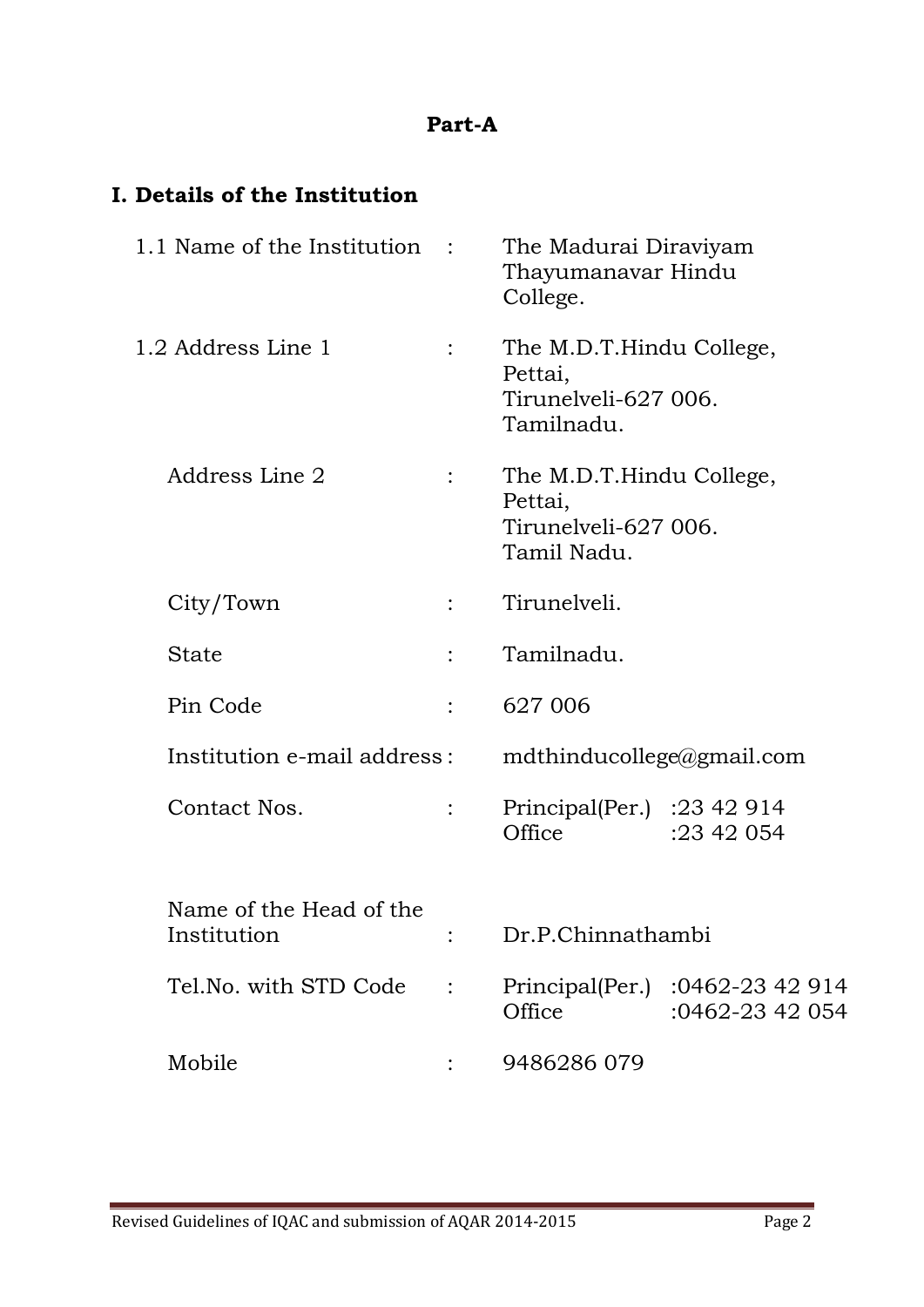| Name of the<br>IQAC Co-ordinator               |                | Mr.R.Johnson Victor Babu |
|------------------------------------------------|----------------|--------------------------|
| Mobile                                         |                | 9994 266 503             |
| IQAC e-mail address                            | $\ddot{\cdot}$ | $mdtiqac \& gmail.com$   |
| 1.3<br>NAAC Track ID<br>(For ex.MHCOGN 18879): |                | EC/36/024                |
| 1.4 Website address                            |                | www.mdthinducollege.org  |
| Web-link of the AQAR                           |                |                          |

http://www.mdthinducollege.org/AQAR201415.pdf

1.5 Accreditation Details :

| Sl.No. | Cycle       | Grade | <b>CGPA</b> | Year of<br>Accreditation | Validity<br>Period |
|--------|-------------|-------|-------------|--------------------------|--------------------|
|        | $1st$ Cycle | $B++$ | 80.05       | May 20,2005              | 5 Years            |
| 2      | $2nd$ Cycle | Β     | 2.56        | November<br>30,2011      | 5 Years            |
| 3      | $3rd$ Cycle |       |             |                          |                    |
| 4      | $4th$ Cycle |       |             |                          |                    |

# 1.6 Date of Establishment of IQAC DD/MM/YYYY : 06/07/2005

1.7 AQAR for Year (for example 2010-11) : 2014-2015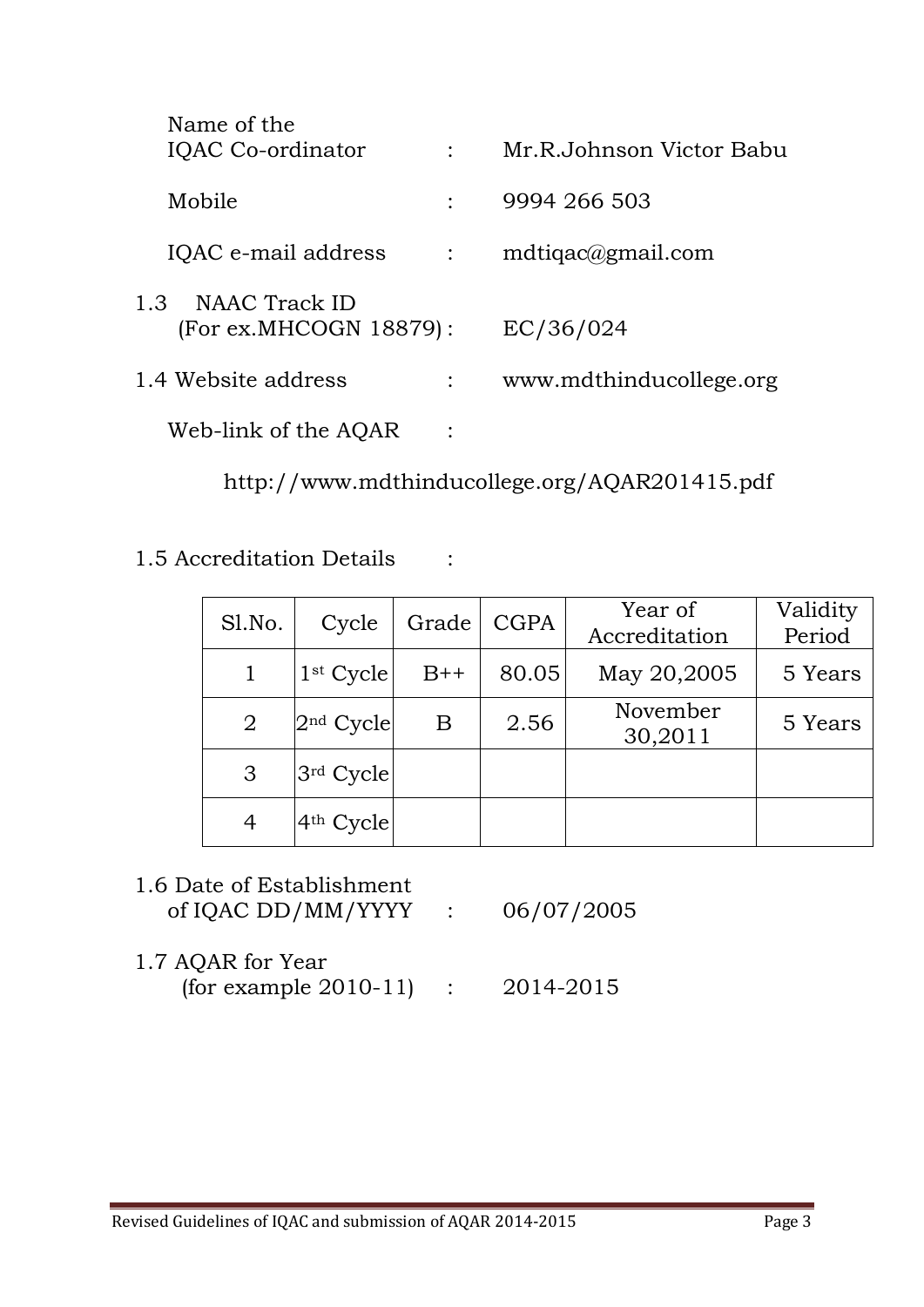- 1.8 Details of the previous year's AQAR submitted to NAAC after the latest Assessment and Accreditation by NAAC (for example AQAR 2010-11 submitted to NAAC on 12-10-2011)
	- i. AQAR 2011-2012 submitted to NAAC on 30.09.2012
	- ii. AQAR 2012-2013 submitted to NAAC on 22.12.2014
	- iii. AQAR 2013-2014 submitted to NAAC on 04.11.2016
	-

iv. AQAR (DD/MM/YYYY)

1.9 Institutional Status

| State $\vert \cdot \vert$<br>University                                   | Central    |  | Deemed<br>Private                 |
|---------------------------------------------------------------------------|------------|--|-----------------------------------|
| <b>Affiliated College</b>                                                 | Yes        |  | N <sub>o</sub>                    |
| Constituent College                                                       | Yes        |  | No                                |
| Autonomous College                                                        | Yes        |  | No                                |
| Regulatory Agency approved Institution<br>(eg. AICTE, BCI, MCI, PCI, NCI) |            |  | Yes<br>No                         |
| Type of Institution Coeducation                                           |            |  | Men $\lceil$<br>Women             |
|                                                                           | Urban      |  | Rural<br>Tribal                   |
| <b>Financial Status</b>                                                   |            |  |                                   |
| $\overline{\mathsf{M}}$<br>Grant-in-aid                                   | UGC2(f)    |  | UGC12B                            |
| Grant-in-aid+Self Financing                                               |            |  | <b>Totally Self-financing</b>     |
| 1.10 Type of Faculty/Programme                                            |            |  |                                   |
| Arts                                                                      | Science    |  | Commerce $\sqrt{\phantom{a}}$ Law |
| PEI (PhysEdu)                                                             | TEI(Edu)   |  | $\Box$ Engineering                |
| <b>Health Science</b>                                                     | Management |  |                                   |
| Other (Specify)                                                           |            |  |                                   |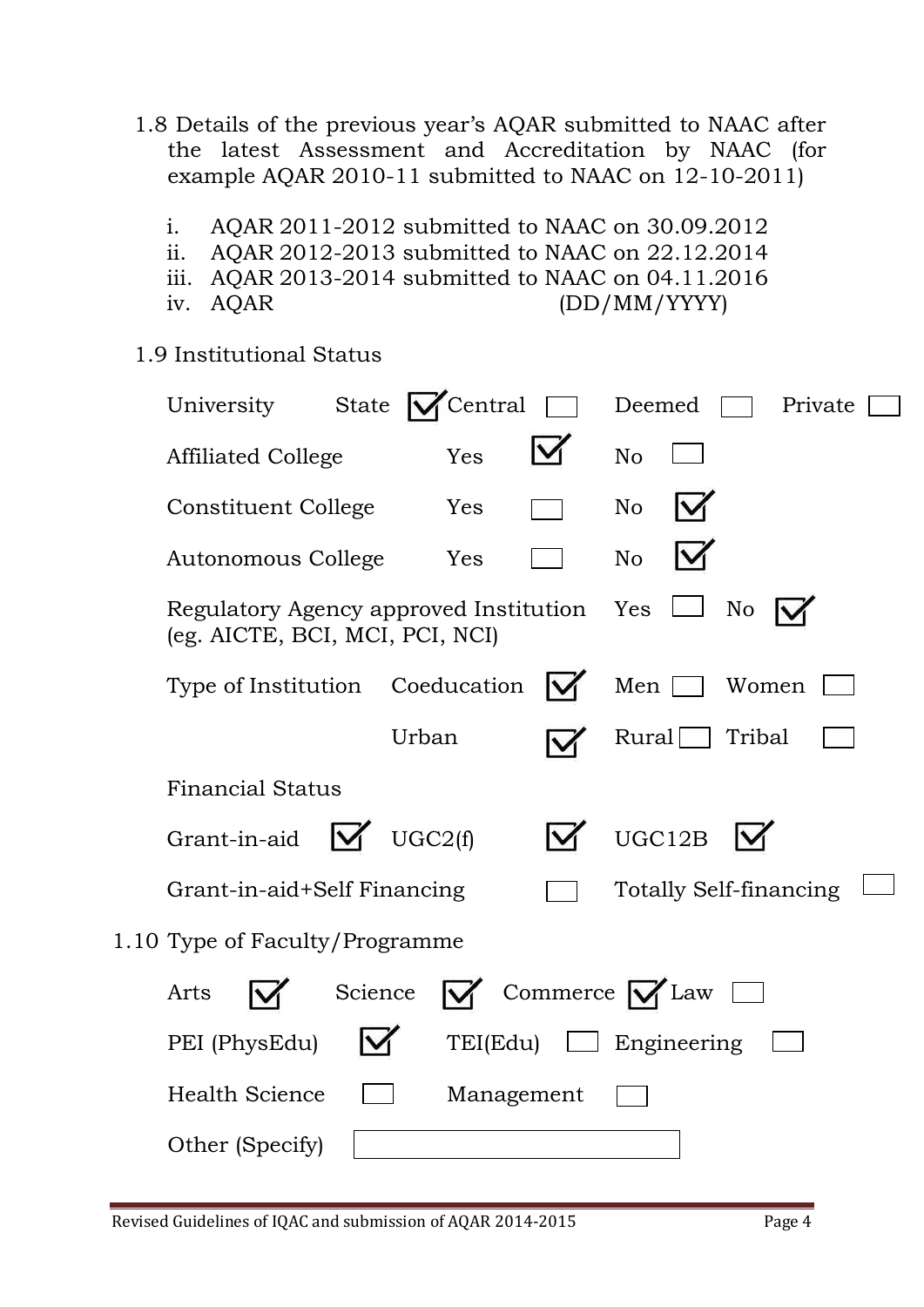1.11 Name of the Affiliating University (for the College)

ManonmaniamSundaranar University

1.12 Special status conferred by Central/State Government-UGC/CSIR/DST/DBT/ICMR etc

| Autonomy by State/Central Govt.          |                |                |
|------------------------------------------|----------------|----------------|
| /University                              | $\ddot{\cdot}$ | <b>NO</b>      |
| University with potential for Excellence | $\ddot{\cdot}$ | <b>NO</b>      |
| UGC-CPE                                  |                | <b>NO</b>      |
| <b>DST Star Scheme</b>                   | $\ddot{\cdot}$ | <b>NO</b>      |
| UGC-CE                                   | $\bullet$      | <b>NO</b>      |
| UGC-Special Assistance Programme         | :              | <b>NO</b>      |
| DST-FIST                                 |                | <b>NO</b>      |
| UGC-Innovative PG programmes             |                | N <sub>O</sub> |
| Any other (Specify)                      | $\bullet$      | <b>NO</b>      |
| <b>UGC-COP Programmes</b>                |                | <b>YES</b>     |
|                                          |                |                |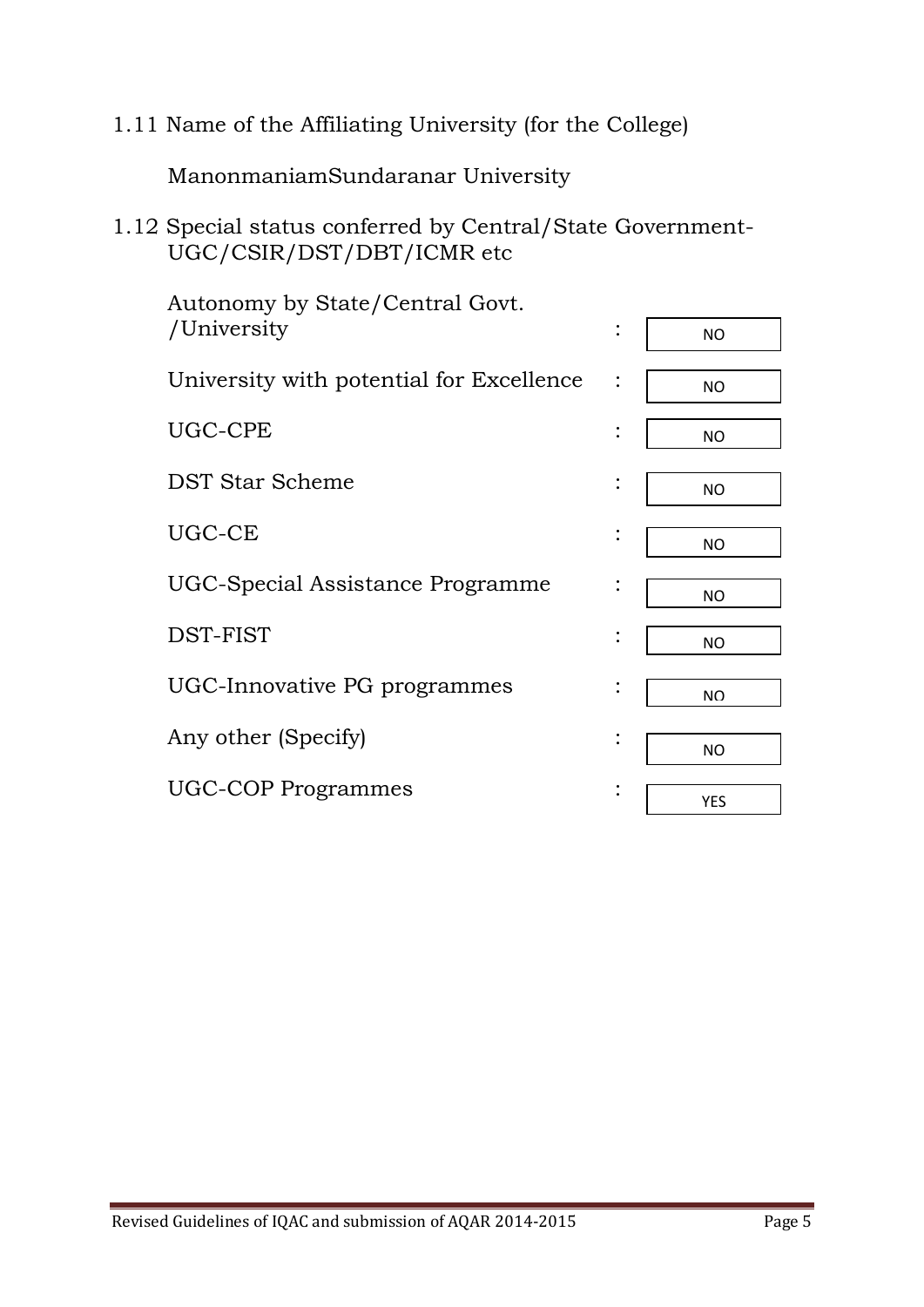# 2. **IQAC Composition and Activities**

| 2.1 No. of Teachers                                               |                      | 5                     |
|-------------------------------------------------------------------|----------------------|-----------------------|
| 2.2 No. of Administrative/                                        |                      |                       |
| <b>Technical Staff</b><br>2.3 No. of Students                     |                      | 1<br>Nil              |
| 2.4 No. of Management representatives                             | $\mathcal{L}$        | 2                     |
| 2.5 No. of Alumni                                                 |                      | Nil                   |
| 2.6 No. of any other stakeholder and<br>community representatives |                      | 2                     |
| 2.7 No. of Employers/Industrialists                               | $\ddot{\cdot}$       | Nil                   |
| 2.8 No of other External Experts                                  |                      | Nil                   |
| 2.9 Total No. of members                                          | $\ddot{\phantom{a}}$ | 12 Steering Committee |
| 2.10 No. of IQAC meeting held                                     |                      | 4                     |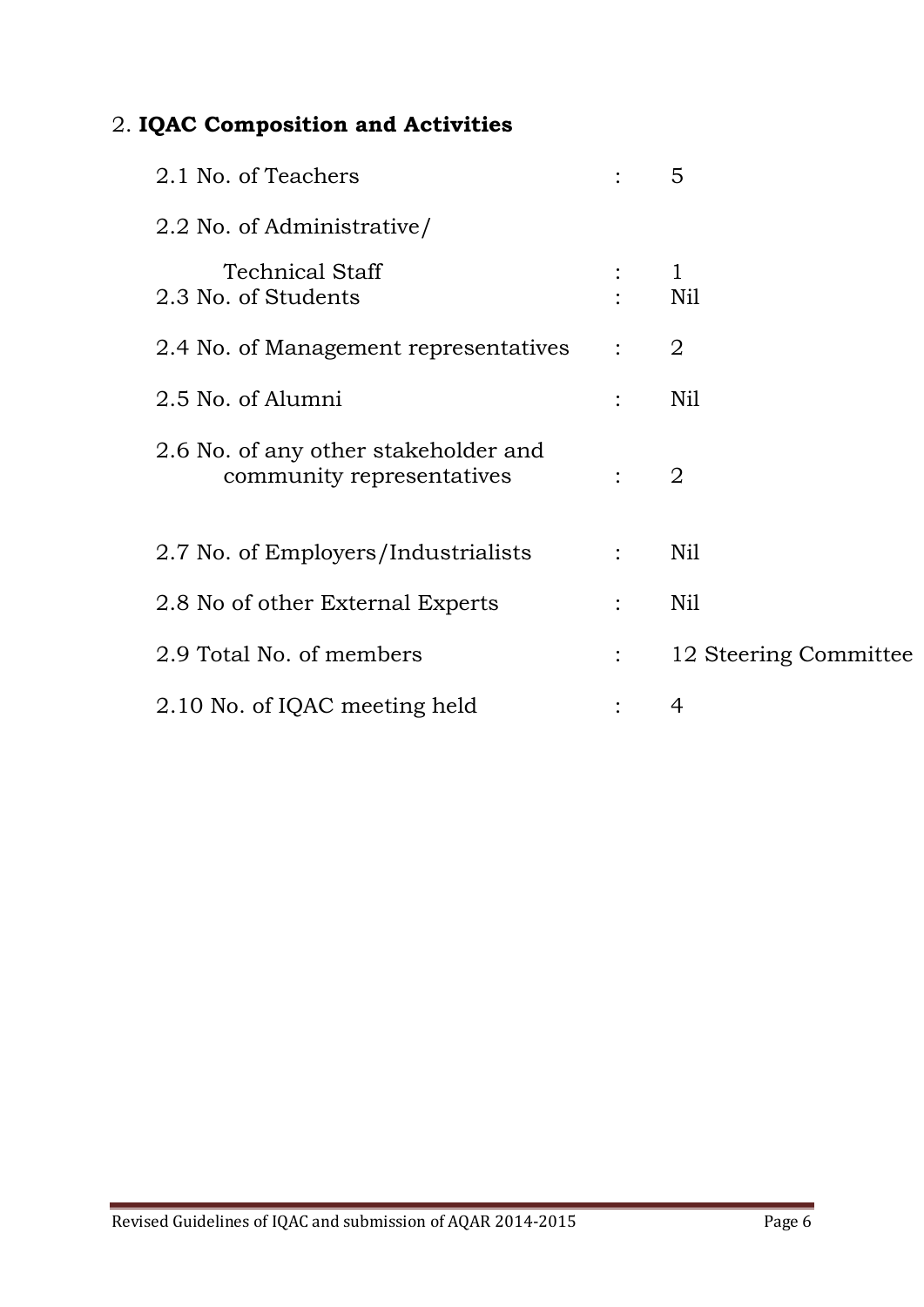| 2.11 No. of meetings with various<br>stakeholders                                                                                                              |                   |                                                                                                       |                                                       |
|----------------------------------------------------------------------------------------------------------------------------------------------------------------|-------------------|-------------------------------------------------------------------------------------------------------|-------------------------------------------------------|
| 16<br>No.                                                                                                                                                      | Faculty           | 16                                                                                                    | <b>THE M</b>                                          |
| Non-Teaching Staff Students                                                                                                                                    |                   | Alumni                                                                                                | <b>TIRU</b>                                           |
| Others                                                                                                                                                         |                   |                                                                                                       | <b>INTERNAL O</b>                                     |
| 2.12 Has IQAC received any funding from UGC during the year?                                                                                                   |                   |                                                                                                       | <b>STEI</b>                                           |
| Yes                                                                                                                                                            | N <sub>o</sub>    | 1. Dr.P.CHINNATHAMBI<br>Principal                                                                     |                                                       |
| If yes, mention the amount                                                                                                                                     |                   |                                                                                                       |                                                       |
| 2.13 Seminars and Conference (only quality related) Member, College Managing Col<br>No.of<br>(i)<br>organized by the IQAC                                      |                   | 2. Thiru. M.CHELLIAH, M.A.<br>Seminars/Conferences/Workshops/Symposia<br>Member, College Managing Cor |                                                       |
| Total Nos.                                                                                                                                                     | International 4.T | Pron. & Head, Dept. of Tamil, M                                                                       | <b>T.PARAMASIVAN, M.A.</b>                            |
| National                                                                                                                                                       | <b>State</b>      | 5. Thnu. M.KANAGASABAPATH)<br>Advocate                                                                |                                                       |
| Institutional Level                                                                                                                                            |                   |                                                                                                       |                                                       |
| (ii) Themes                                                                                                                                                    |                   | 6. Dr. D. SRIDHAR, M.Sc, M.Phil                                                                       | Physics                                               |
| 2.14 Significant Activities and contributions made by Joan Prof and Head, Dept.                                                                                |                   | 7. Dr. M.ELANGO, M.P.Ed, M.Ph                                                                         |                                                       |
| 1. Making provision of LCD Projectors to all departments<br>2. New retiring room with modern facilities for women<br>teachers<br>3. New record room in office. |                   |                                                                                                       | <b>RAMANIA</b><br>Head, Dept<br>AN, M.A, N<br>pnomics |
| 4. Construction of new extension building for library                                                                                                          |                   |                                                                                                       | .Sc, M.Phi<br>l, Dept. of                             |
| 5. Renovation of Physics laboratory                                                                                                                            |                   |                                                                                                       | JAN                                                   |
|                                                                                                                                                                |                   | Office Superintendent                                                                                 |                                                       |
|                                                                                                                                                                |                   | 12. Mr. R.JOHNSON VICTOR BA                                                                           |                                                       |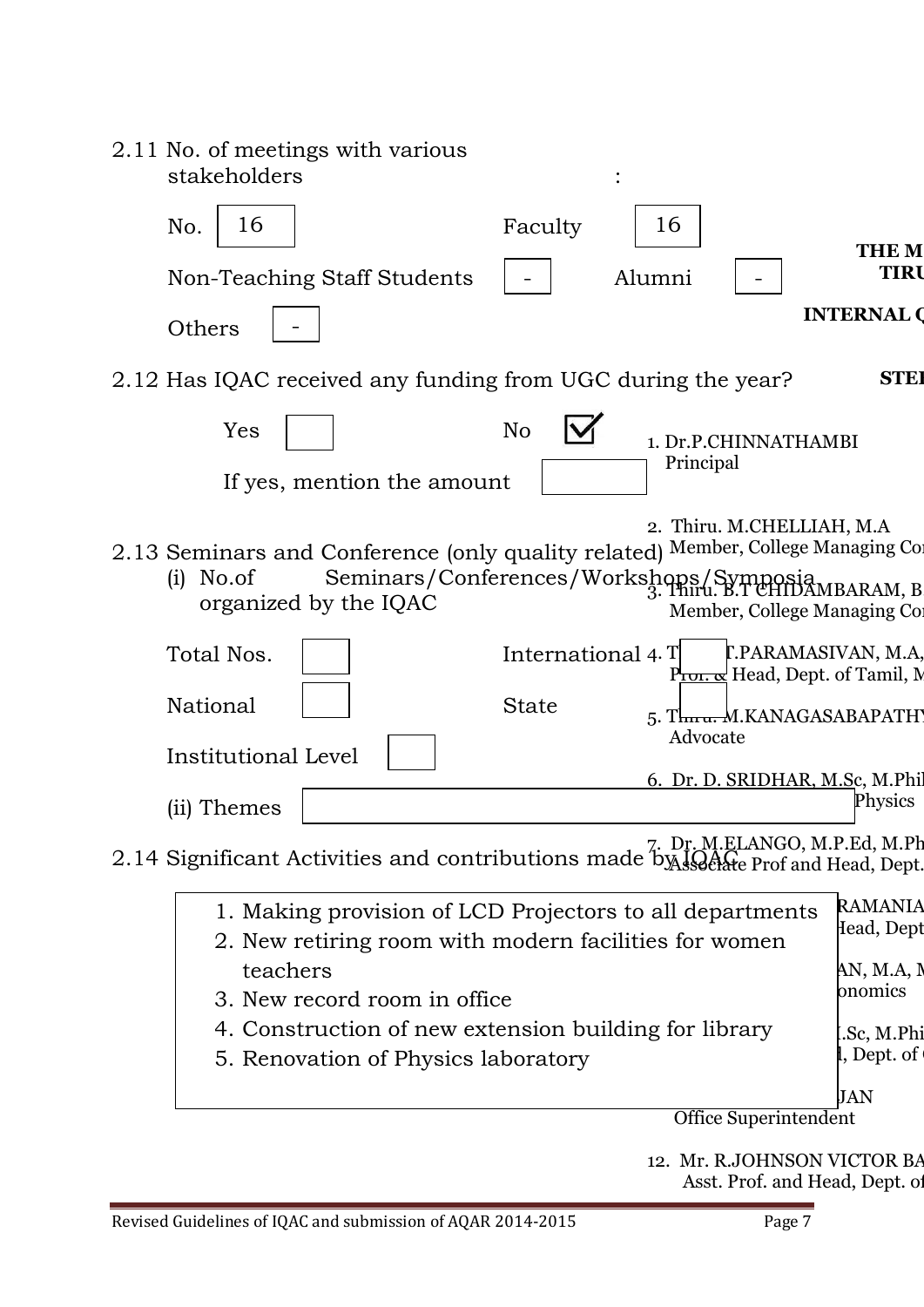# 2.15 Plan of Action by IQAC /Outcome

The plan of action chalked out by the IQAC in the beginning of the year towards quality enhancement and the outcome achieved by the end of the year\*

|    | Plan of Action                                                           | Achievements  |
|----|--------------------------------------------------------------------------|---------------|
| 1. | Making Provision of LCD Projectors                                       | Fulfilled     |
|    | to all departments                                                       |               |
| 2. | New retiring room with modern<br>facility for Women teachers.            | Fulfilled     |
| 3. | Complete renovation and<br>full<br>automation of College Office.         | Fulfilled     |
| 4. | New toilets near Indoor Stadium for<br>Players.                          | Fulfilled     |
| 5. | New record room for Office.                                              | Fulfilled     |
| 6. | Seed money provided<br>the<br>to<br><b>UGC</b><br>departments to conduct | Fulfilled     |
|    | sponsored seminars.                                                      |               |
| 7. | New counter facilities for students.                                     | Fulfilled     |
| 8. | To bring new courses in un-aided<br>scheme.                              | Not Fulfilled |
| 9. | Binding all old and rare volumes of                                      | Fulfilled     |
|    | College Library.<br>10. Construction of new Extension                    | Fulfilled     |
|    | Building for College Library.<br>11. Establishment of Wi-Fi connection   |               |
|    | throughout the campus.                                                   | Not Fulfilled |
|    | 12. Purchase of Auto-Transformer for                                     | Fulfilled     |
|    | Secretary ALS meeting Hall.<br>13. Renovation of Physics Laboratory.     |               |
|    |                                                                          | Fulfilled     |
|    |                                                                          |               |

\*Academic Calendar – Attached as Annexure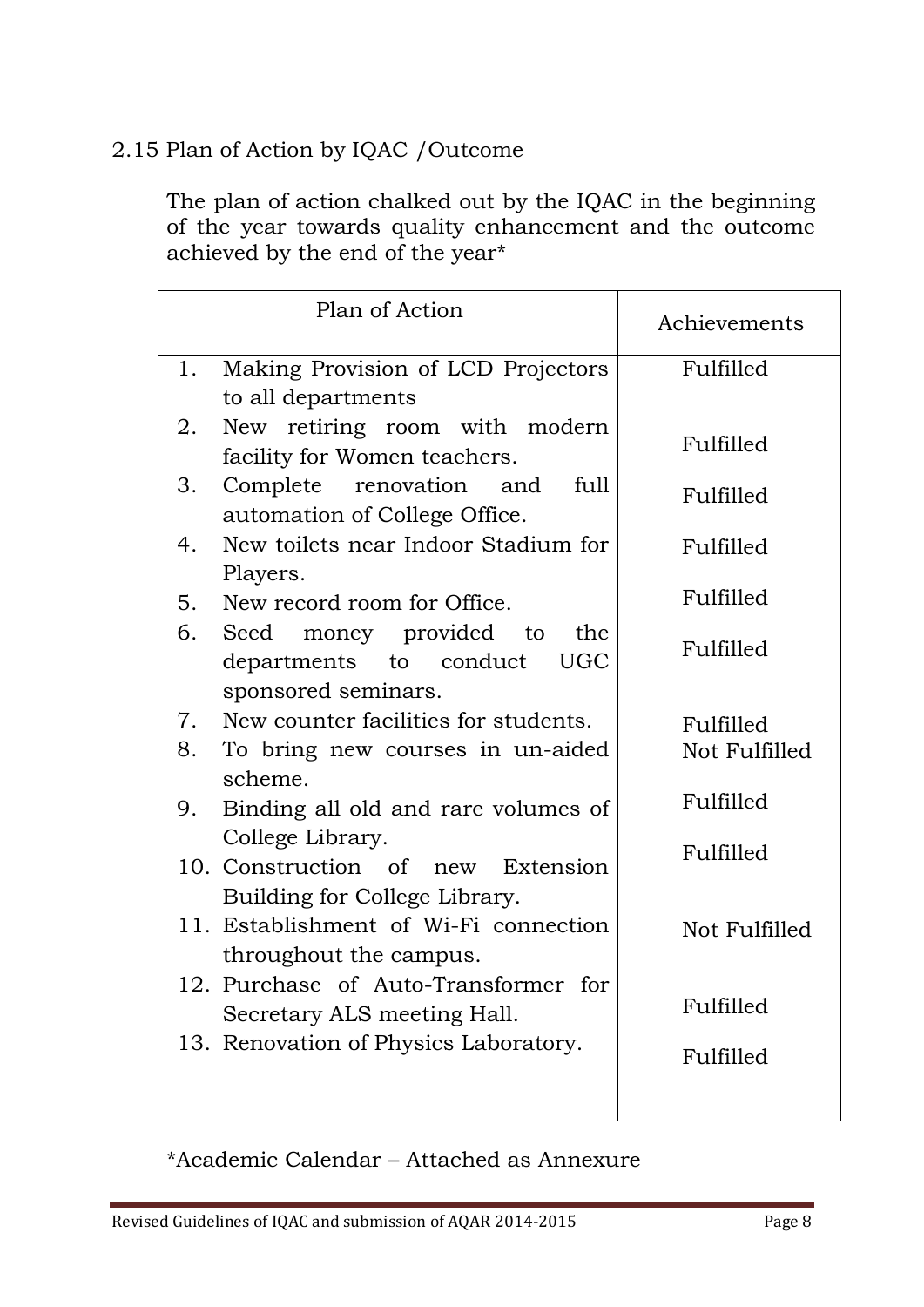2.15 Whether the AQAR was placed in statutory body



Any other body

Provide the details of the action taken

- 1. Making provision of LCD Projectors to all departments
- 2. New retiring room with modern facilities for women teachers
- 3. New record room in office
- 4. Construction of new extension building for library
- 5. Renovation of Physics laboratory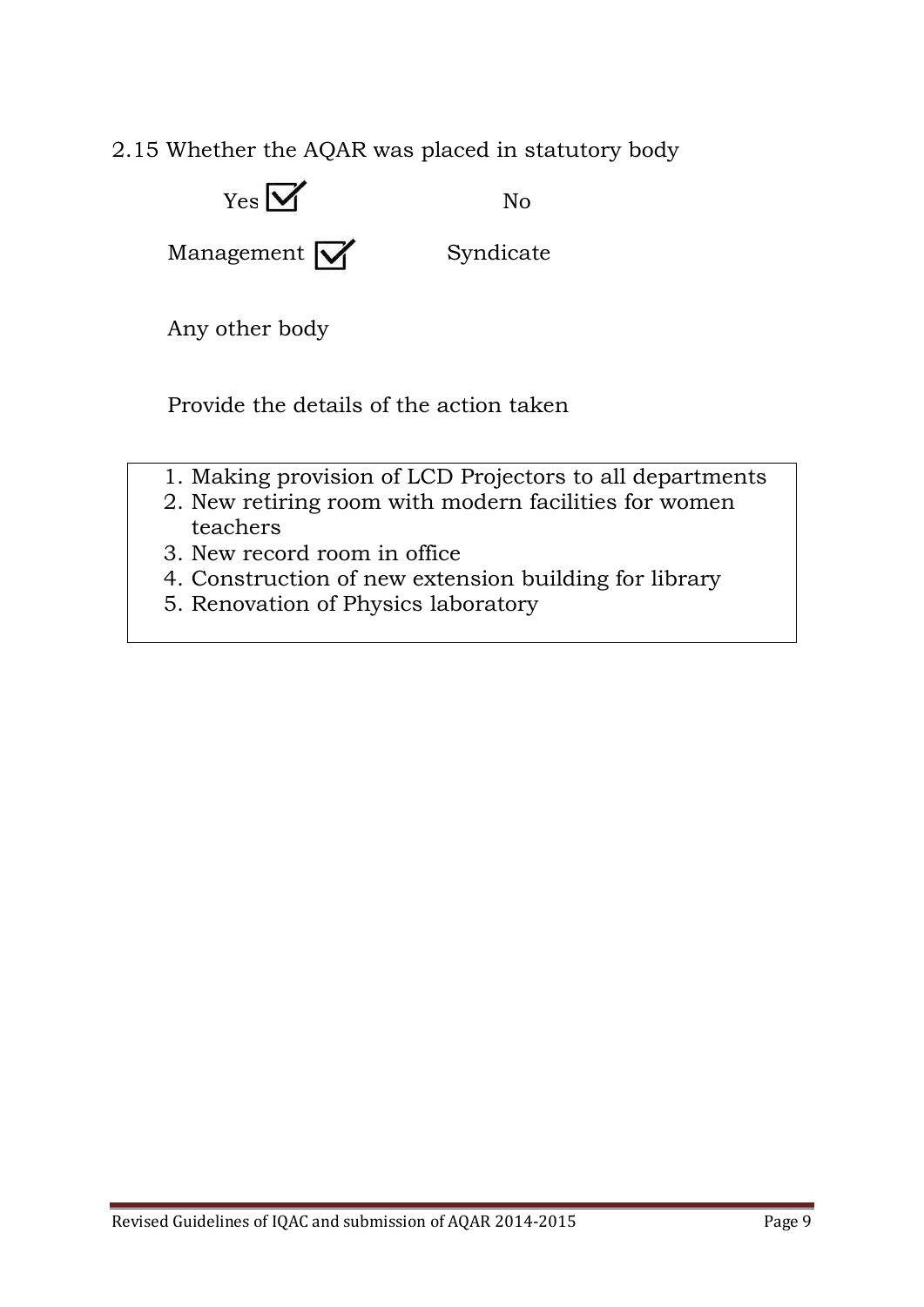#### **Part-B Criterion –I**

#### **1.Curricular Aspects**

1.1 Details about Academic Programmes

| Level of the<br>Programme | Number of<br>existing<br>Programmes | Number of<br>programmes<br>added<br>during the<br>year | Number of<br>self-<br>financing<br>programmes | Number of<br>value<br>added/Career<br>Oriented<br>programmes |
|---------------------------|-------------------------------------|--------------------------------------------------------|-----------------------------------------------|--------------------------------------------------------------|
| PhD                       | 4                                   |                                                        |                                               |                                                              |
| PG                        | 5                                   |                                                        |                                               |                                                              |
| <b>UG</b>                 | 9                                   |                                                        | 6                                             |                                                              |
| PG Diploma                |                                     |                                                        |                                               |                                                              |
| Advanced<br>Diploma       |                                     |                                                        |                                               |                                                              |
| Diploma                   |                                     |                                                        |                                               |                                                              |
| Certificate               | 3                                   |                                                        |                                               |                                                              |
| Others<br>M.Phil.,        | $\overline{2}$                      |                                                        |                                               |                                                              |
| Total                     | 23                                  |                                                        | 7                                             |                                                              |

| . .<br>Interdisciplinary | - | -                        |   |
|--------------------------|---|--------------------------|---|
| Innovative               | - | $\overline{\phantom{a}}$ | - |

# 1.2 (i) Flexibility of the Curriculum: CBCS (ii) Pattern of programmes:

| Pattern   | Number of programmes |
|-----------|----------------------|
| ⊦Semester |                      |
| Trimester |                      |
| Annual    |                      |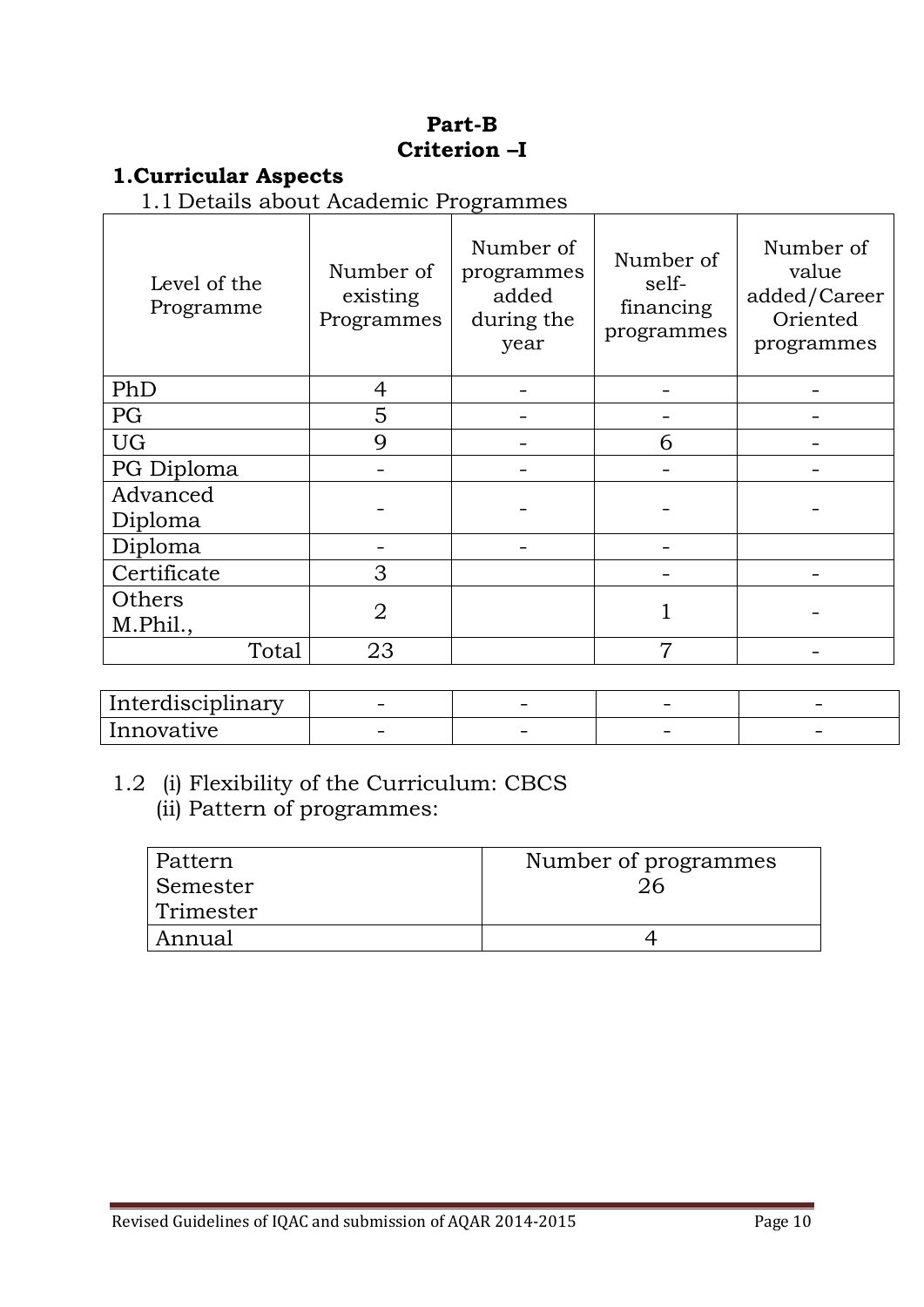| 1.3 Feedback from stakeholders*<br>(on all aspects)                                                          |                     | Alumni    |                               |  |  |  |
|--------------------------------------------------------------------------------------------------------------|---------------------|-----------|-------------------------------|--|--|--|
| Parents                                                                                                      |                     | Emplovers | Students                      |  |  |  |
| Mode of feedback:                                                                                            |                     |           |                               |  |  |  |
| Online                                                                                                       | Manual $\mathsf{W}$ |           | Co-operating schools (forPEI) |  |  |  |
| *Please provide an analysis of the feedback in the Annexure                                                  |                     |           |                               |  |  |  |
| 1.4 Whether there is any revision/update of regulation or syllabi,<br>If yes, mention their salient aspects. |                     |           |                               |  |  |  |

University revises syllabus once in every three years.

 $\overline{a}$ 

1.5 Any new Department/Centre introduced during the year. If yes, give details.

NO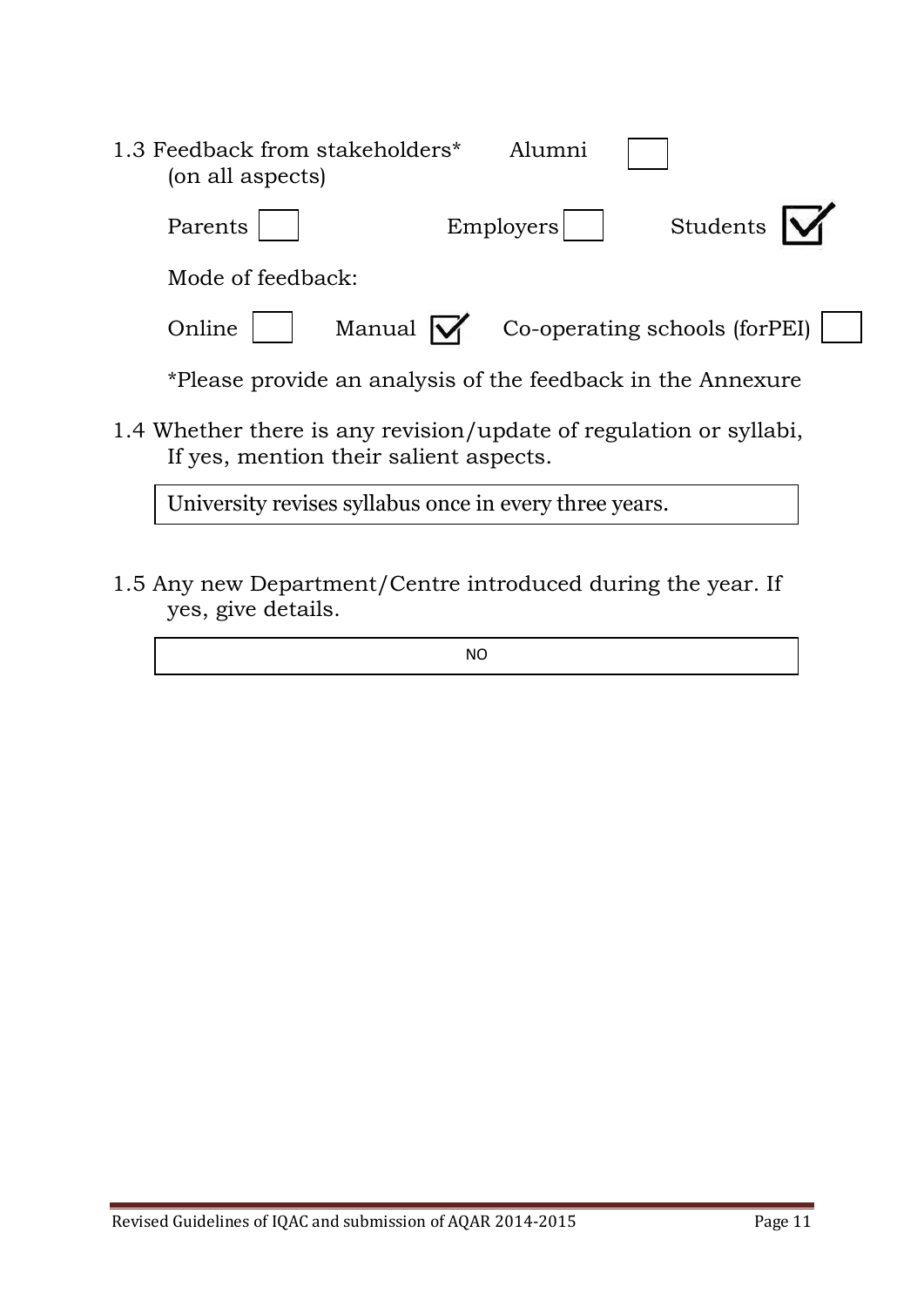# **Criterion –II**

# 2**.Teaching, Learning and Evaluation**

2.1 Total No.of permanent faculty

| Total | Assistant<br>Professor | Associate<br>Professors | Professors | Others |
|-------|------------------------|-------------------------|------------|--------|
|       |                        |                         |            |        |

2.2 No. of permanent faculty with Ph.D.

2.3 No. of Faculty Positions Recruited (R) and Vacant (V) during the year

| Assistant<br>Professors | Associate<br>Professors |  | Others | Total |  |
|-------------------------|-------------------------|--|--------|-------|--|
|                         |                         |  |        |       |  |
|                         |                         |  |        |       |  |

34

2.4 No. of Guest and Visiting faculty and Temporary faculty

09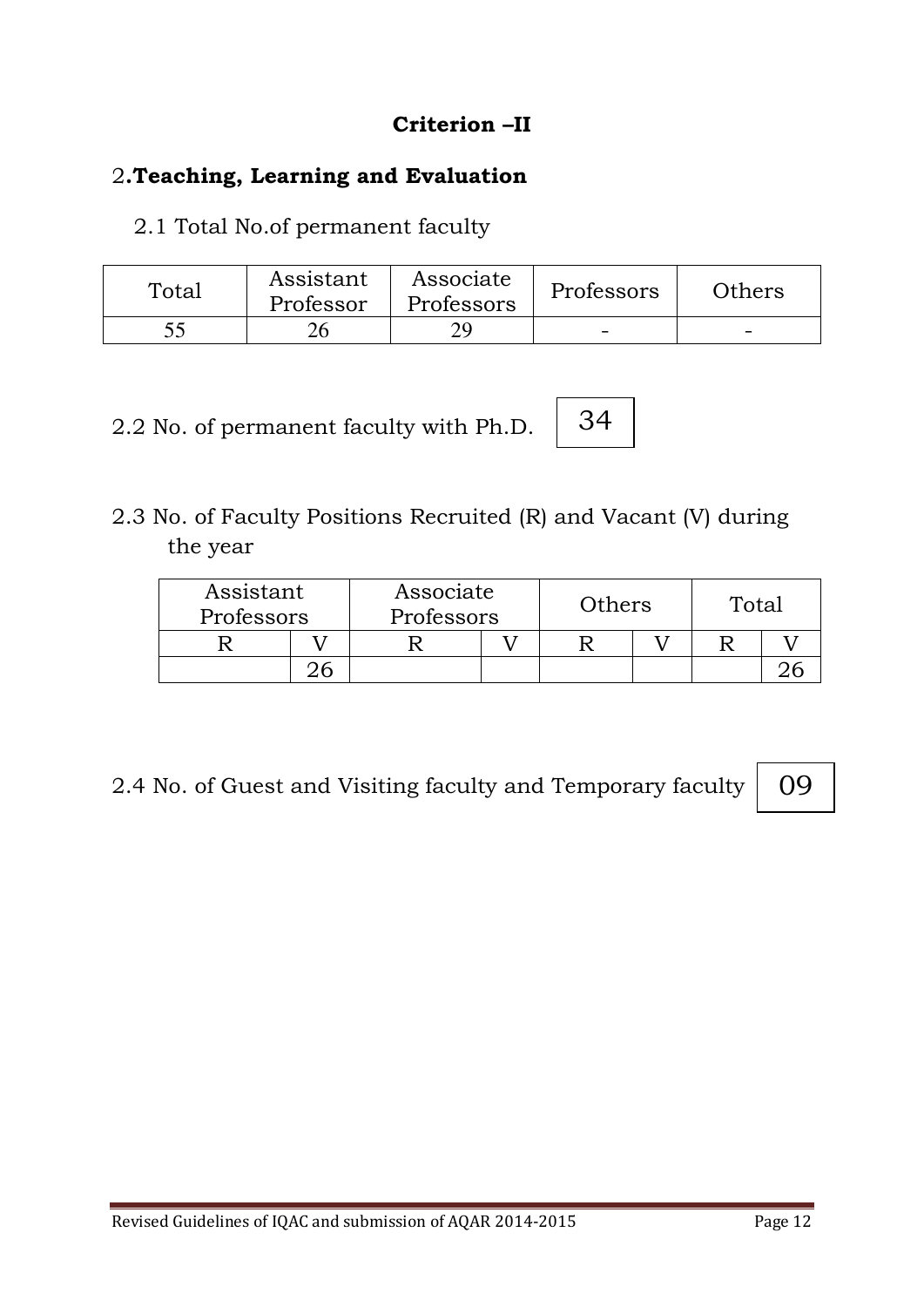| No. of    | International | National | <b>State</b> |
|-----------|---------------|----------|--------------|
| Faculty   | level         | level    | level        |
| Attended  | 10            | 42       | 71           |
| Presented | 10            | 90       | 19           |
| papers    |               |          |              |
| Resource  |               |          | 89           |
| Persons   |               |          |              |

2.5 Faculty participation in conferences and symposia:

- 2.6 Innovative processes adopted by the institution in Teaching and Learning
	- 1. Use of ICT Teaching
	- 2. Use of Inflibnet
	- 3. Students' seminar with PPT
	- 4. E-Resources at Library
	- 5. More importance to life-oriented learning.
- 2.7 Total No. of actual teaching days during the academic year

# 180

2.8 Examination/Evaluation Reforms initiated by the Institution (for example: Open Book Examination, Bar Coding, Double Valuation, Photocopy, Online Multiple Choice Questions)

As per University norms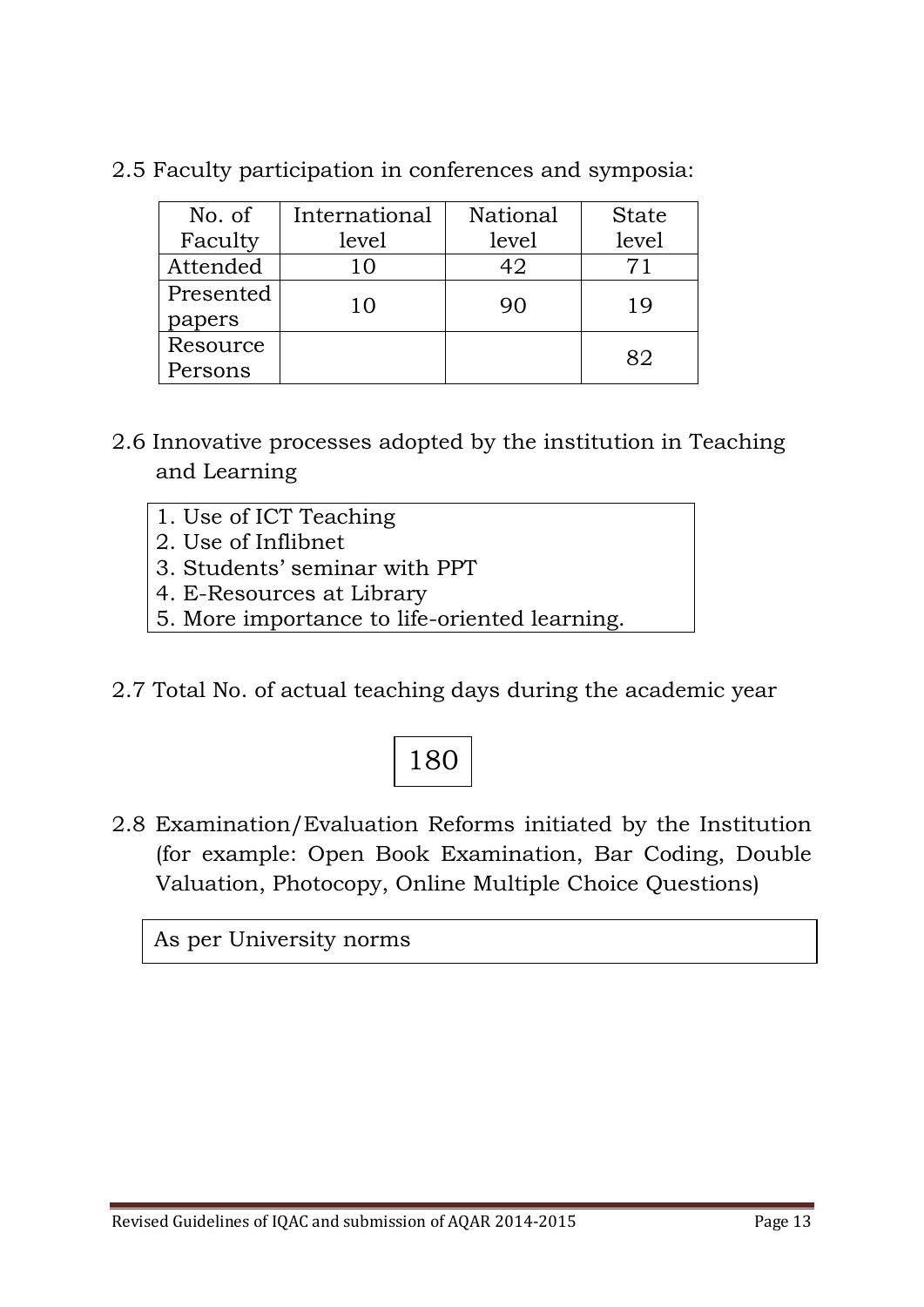2.9 No. of faculty members involved in curriculum restructuring/revision/syllabus development as member of Board of Study/Faculty/Curriculum Development workshop

#### 2.10 Average percentage of attendance of students

# 75- 78

2.11 Course/Programme wise distribution of pass percentage:

|                                       | Total no.                  |                              |                | Division       |                   |                       |
|---------------------------------------|----------------------------|------------------------------|----------------|----------------|-------------------|-----------------------|
| Title of the<br>Programme             | of<br>students<br>appeared | Distinction<br>$\frac{0}{0}$ | $I\%$          | $II\%$         | III%              | Pass<br>$\frac{0}{0}$ |
| <b>B.Sc. Maths</b>                    | 43                         | 19                           | 51             | $\overline{7}$ | $\qquad \qquad -$ | 77                    |
| <b>B.Sc. Physics</b>                  | 34                         |                              | 41             |                |                   | 41                    |
| <b>B.Sc. Chemistry</b>                | 29                         |                              | 52             |                |                   | 52                    |
| <b>B.Sc. Zoology</b>                  | 24                         |                              | 58             |                |                   | 58                    |
| <b>B.Sc. Computer</b><br>Science      | 40                         | 5                            | 53             |                |                   | 58                    |
| <b>B.Sc. Physical</b><br>Education    | 48                         | $\overline{2}$               | 46             |                |                   | 48                    |
| <b>B.A. Economics</b><br>(TM)         | 45                         |                              | $\overline{2}$ | 16             |                   | 18                    |
| <b>B.A. Economics</b><br>(EM)         | 46                         |                              | 17             | 17             |                   | 35                    |
| <b>B.Com</b>                          | 56                         |                              | 11             | 34             | $\equiv$          | 45                    |
| <b>B.Com</b><br>(General)-<br>Unaided | 49                         |                              | $\overline{4}$ | 53             | 6                 | 63                    |
| B.Com (CA)-<br>Unaided                | 50                         | $\overline{4}$               | 66             | 8              |                   | 78                    |
| B.Com (Corp)-<br>Unaided              | 58                         |                              | 12             | 31             |                   | 43                    |
| <b>B.C.A.</b> Unaided                 | 41                         | $\overline{7}$               | 61             | $\overline{7}$ | $\equiv$          | 75                    |
| B.A. English-<br>Unaided              | 48                         |                              | 6              | 48             | 10                | 65                    |
| M.A. Tamil                            | 13                         | 23                           | 77             |                |                   | 100                   |
| M.A. Economics                        | 12                         |                              | 100            |                |                   | 100                   |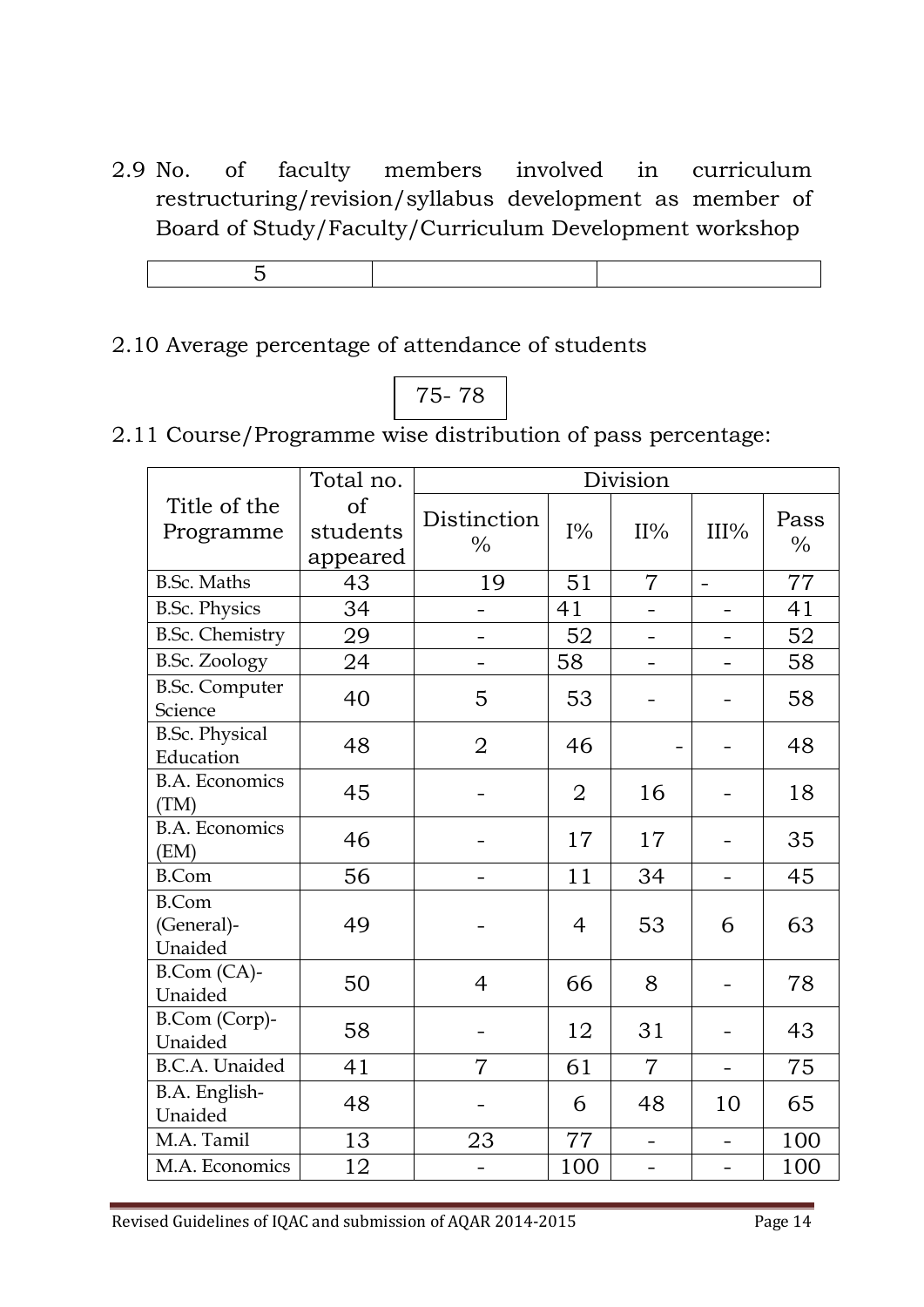| M.Com          |    |    | $\overline{\phantom{a}}$ |    |
|----------------|----|----|--------------------------|----|
| M.Sc. Maths    | 23 |    | $\overline{\phantom{a}}$ |    |
| M.Sc. Physics  | 23 | つん | $\overline{\phantom{a}}$ | 35 |
| M.Phil (Tamil) |    |    | -                        |    |

- 2.12 How does IQAC Contribute/Monitor/Evaluate the Teaching & Learning processes:
	- 1. Conducted regular meetings to make periodic assessments and analysis
	- 2. Remedial measures were taken.
	- 3. Initiated staff members to follow better strategies to handle classes effectively.
- 2.13 Initiatives undertaken towards faculty development

| Faculty / Staff Development<br>Programmes         | Number of faculty benefitted |
|---------------------------------------------------|------------------------------|
| Refresher courses                                 | З                            |
| UGC – Faculty Improvement<br>Programmes           |                              |
| HRD programmes                                    |                              |
| Orientation programmes                            |                              |
| Faculty exchange programme                        |                              |
| Staff training conducted by<br>the university     |                              |
| Staff training conducted by<br>other institutions |                              |
| Summer/Winter schools,<br>Workshops, etc.         |                              |
| Others-seminars                                   |                              |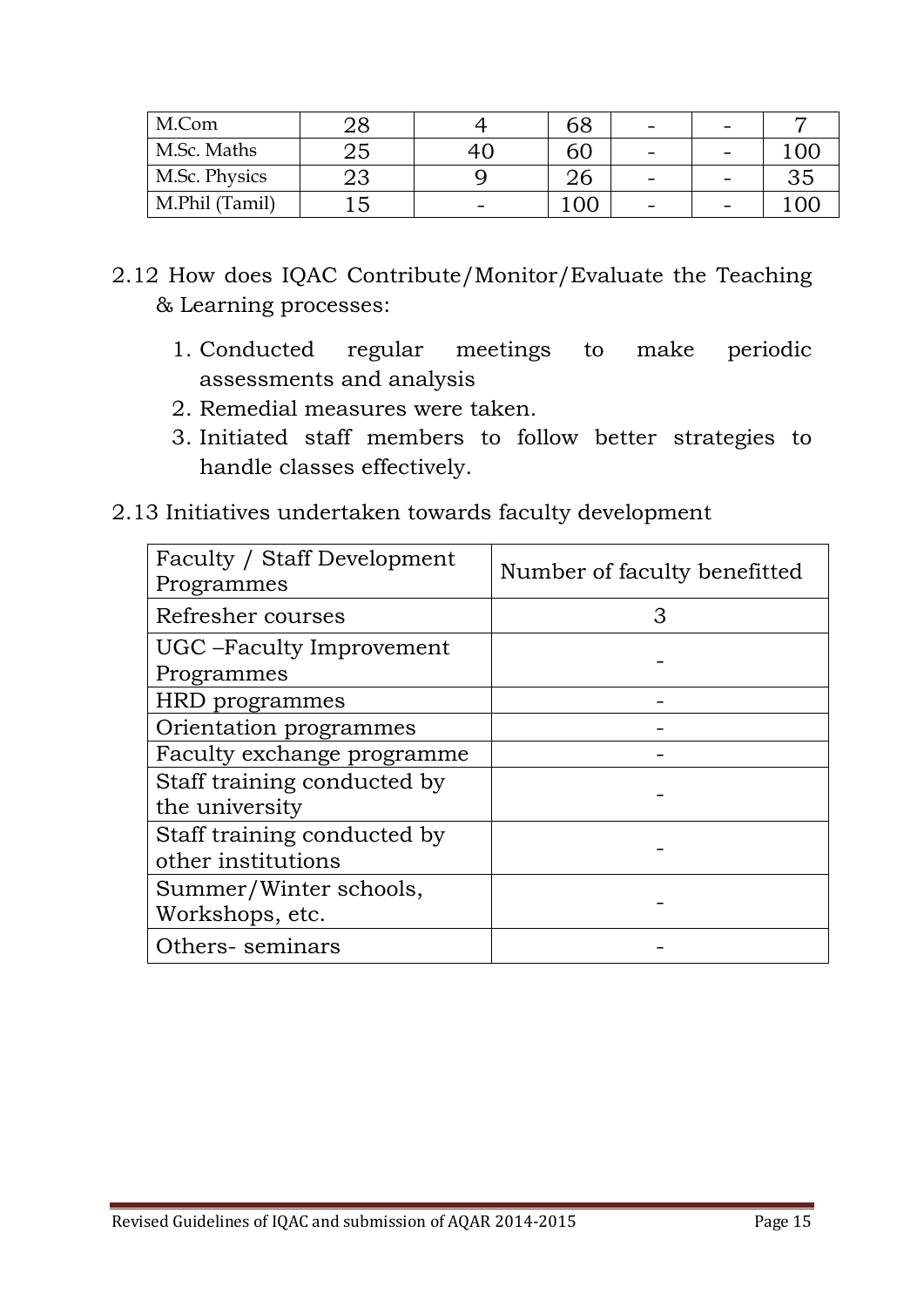| Category                       | Number of<br>Permanent<br>Employees | Number<br>of<br>Vacant<br>Positions | Number of<br>permanent<br>positions<br>filled<br>during the<br>Year | Number of<br>positions<br>filled<br>temporarily |
|--------------------------------|-------------------------------------|-------------------------------------|---------------------------------------------------------------------|-------------------------------------------------|
| Administrative<br><b>Staff</b> | 17                                  | 24                                  |                                                                     |                                                 |
| <b>Technical Staff</b>         | 14                                  |                                     |                                                                     |                                                 |

# 2.14 Details of Administrative and Technical Staff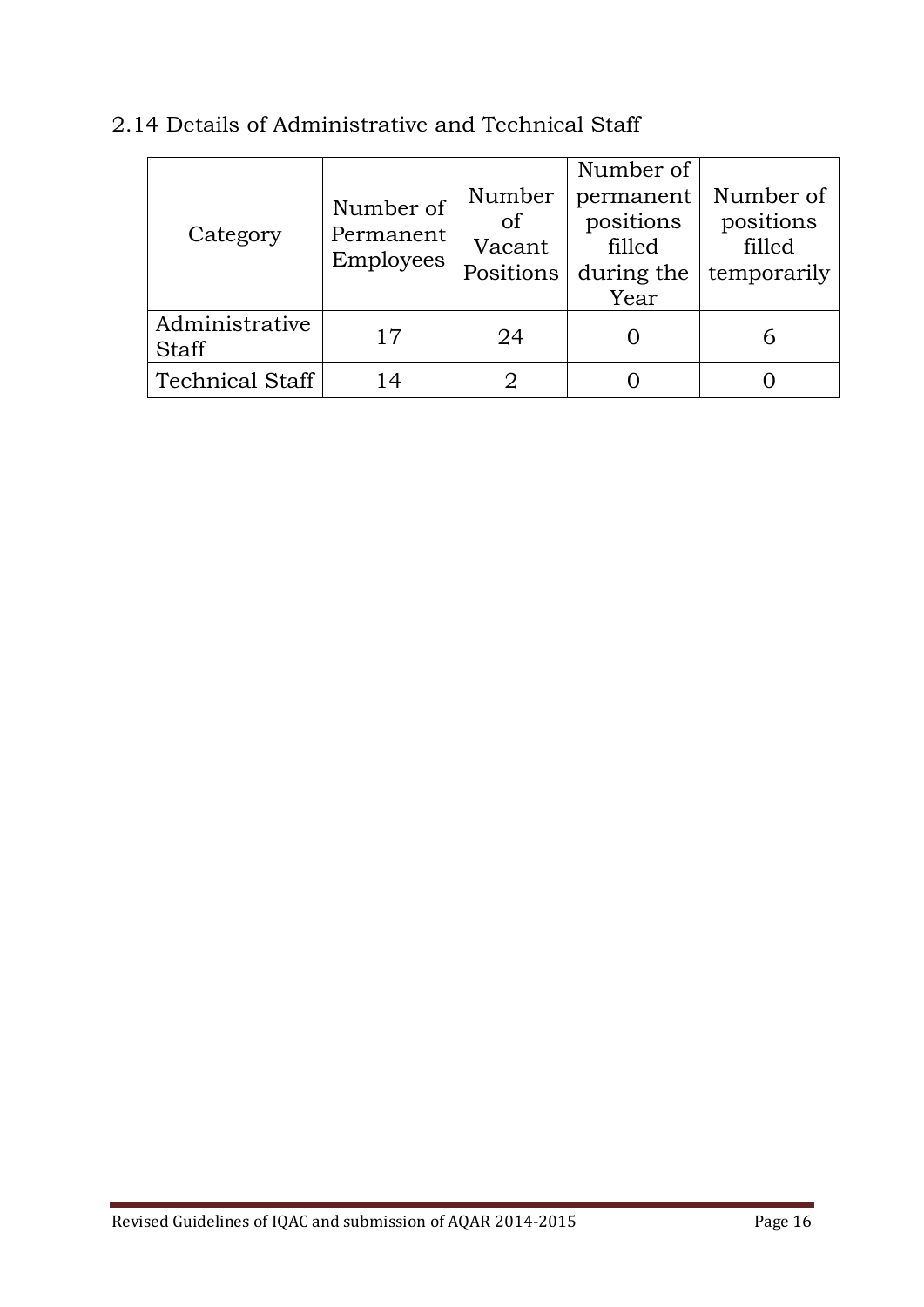# **Criterion-III**

#### **3. Research, Consultancy and Extension**

- 3.1 Initiatives of the IQAC in Sensitizing/Promoting Research Climate in the institution
	- 1. Encouraged teachers to undertake research projects.
	- 2. Initiated teachers to identify suitable research areas and applyfor more major and minor projects.
	- 3. Conducted frequent meetings for analysing research activities.
	- 4. Planned to offer Research facilities for scholars

# 3.2 Details regarding major projects

|                       | Completed | Ongoing | Sanctioned Submitted |  |
|-----------------------|-----------|---------|----------------------|--|
| Number                |           |         |                      |  |
| Outlay in<br>Rs.Lakhs |           |         |                      |  |

# 3.3 Details regarding minor projects

|                       | Completed   Ongoing |                           | Sanctioned Submitted |  |
|-----------------------|---------------------|---------------------------|----------------------|--|
| Number                |                     |                           |                      |  |
| Outlay in<br>Rs.Lakhs | $\sim$              | $3,80,000/ - 5,05,000/ -$ |                      |  |

#### 3.4 Details on research publications

|             | International | National | Others |
|-------------|---------------|----------|--------|
| Peer Review |               | 29       |        |
| Journals    |               |          |        |
| Non-Peer    |               |          |        |
| Review      |               |          |        |
| Journals    |               |          |        |
| e-Journals  |               |          |        |
| Conference  |               | 30       |        |
| proceedings |               |          |        |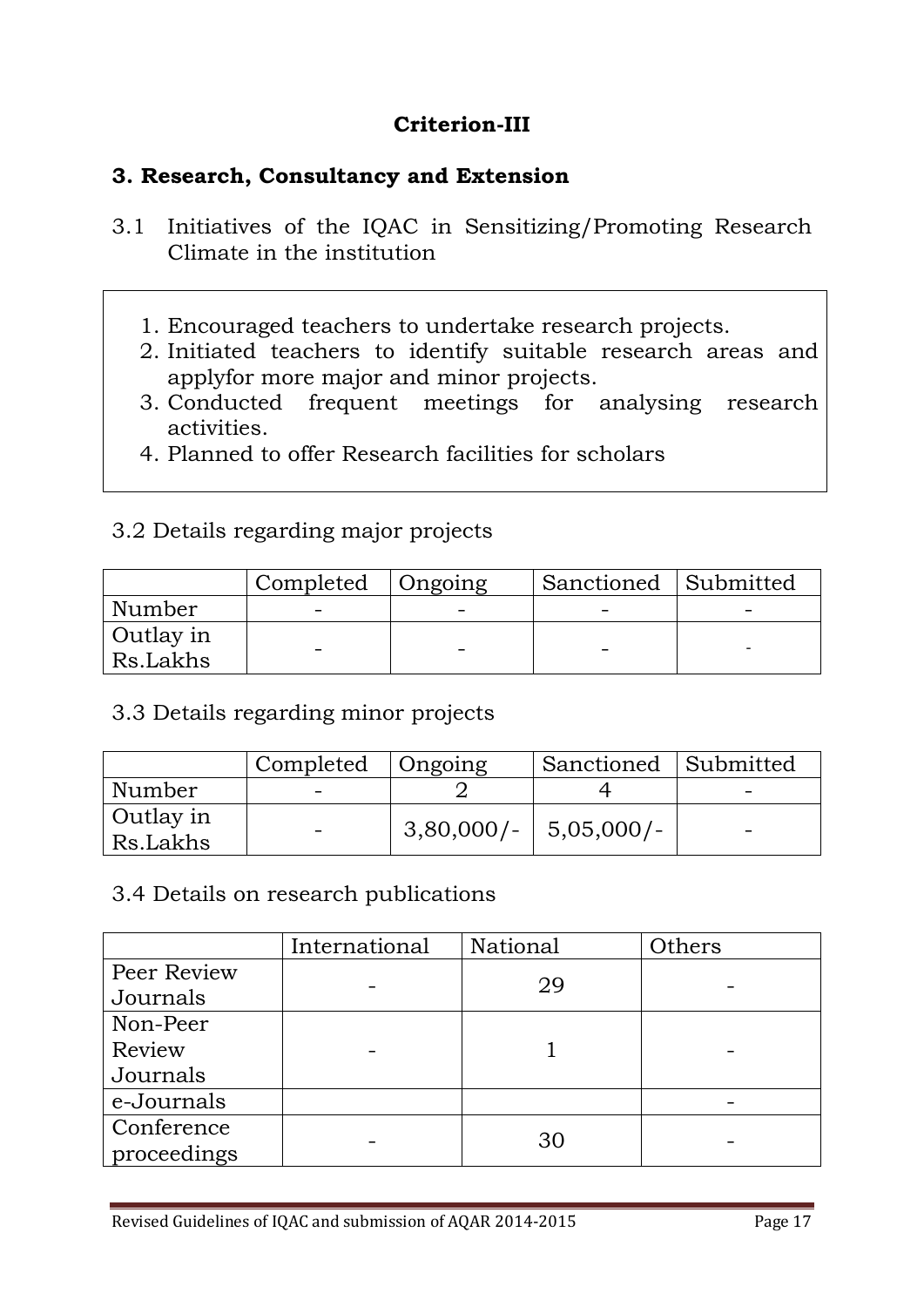# 4.5 Details on Impact factor of publications:



3.6 Research funds sanctioned and received from various funding agencies, industry and other organisations

| Name of the<br>Project                                                        | Duration<br>Year | Name<br>of the<br>funding<br>Agency | Total grant<br>sanctioned | Received                  |
|-------------------------------------------------------------------------------|------------------|-------------------------------------|---------------------------|---------------------------|
| Major projects                                                                |                  |                                     |                           |                           |
| Minor Projects                                                                | $\overline{2}$   | <b>UGC</b>                          | $6,45,000/-$              | $5,05,000/-$              |
| Interdisciplinary<br>Projects                                                 |                  |                                     |                           |                           |
| Industry<br>sponsored                                                         |                  |                                     |                           |                           |
| Projects sponsored<br>by the<br>University/College                            |                  |                                     |                           |                           |
| Students research<br>projects (Other<br>than compulsory<br>by the University) |                  |                                     |                           |                           |
| Any other (Specify)<br>Central Institute of<br><b>Classical Tamil</b>         |                  |                                     |                           |                           |
| Total                                                                         | $\overline{2}$   |                                     |                           | $6,45,000/ - 5,05,000/ -$ |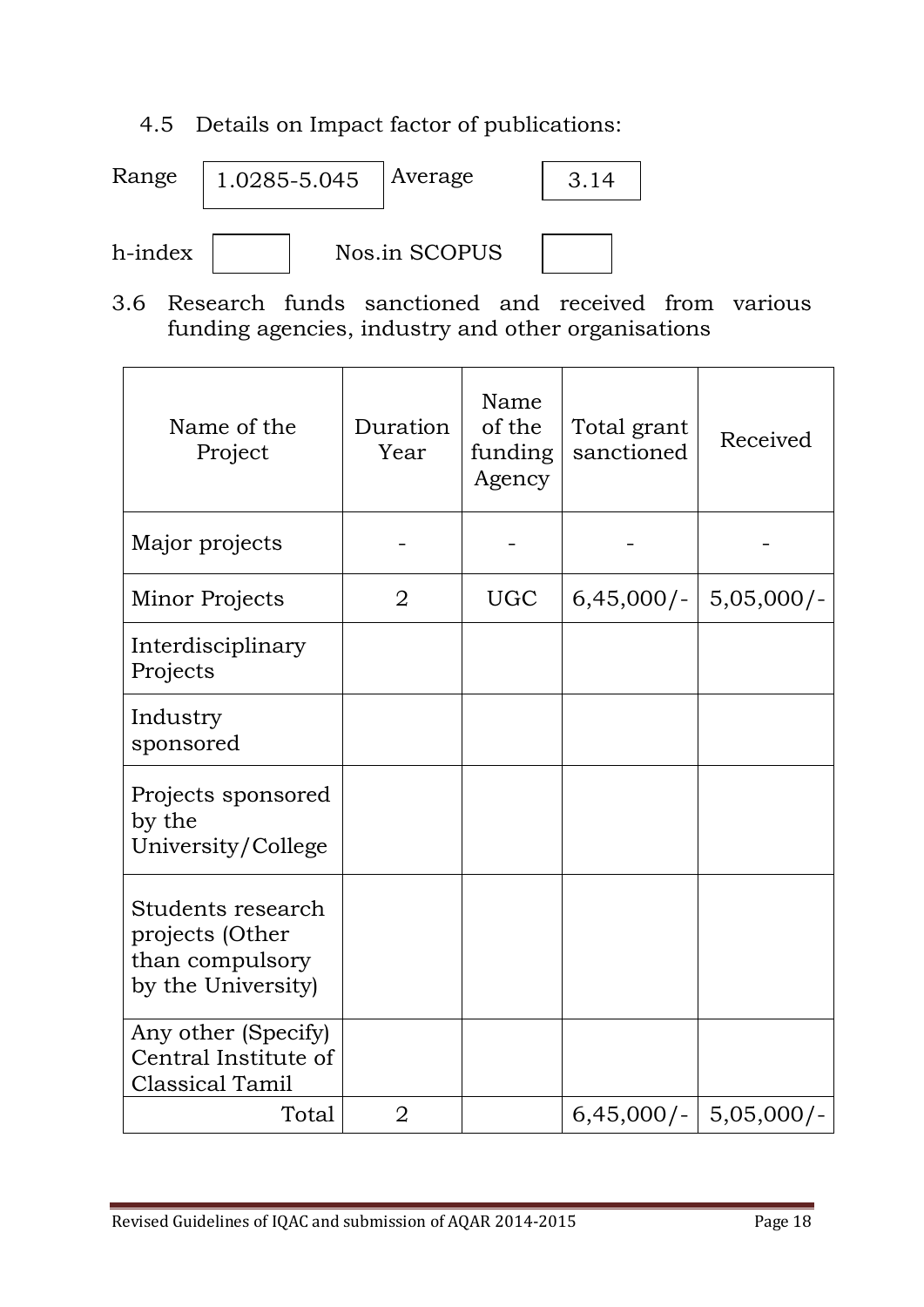

3.11 No. of conferences organised by the Institution

| Level                  | Interna<br>tional | National                                      | <b>State</b> | Univer<br>sity | Coll<br>ege |
|------------------------|-------------------|-----------------------------------------------|--------------|----------------|-------------|
| Number                 |                   |                                               |              |                |             |
| Sponsoring<br>agencies |                   | UGC, ChemmozhiTa<br>milaivumaiyam,<br>College | College      |                |             |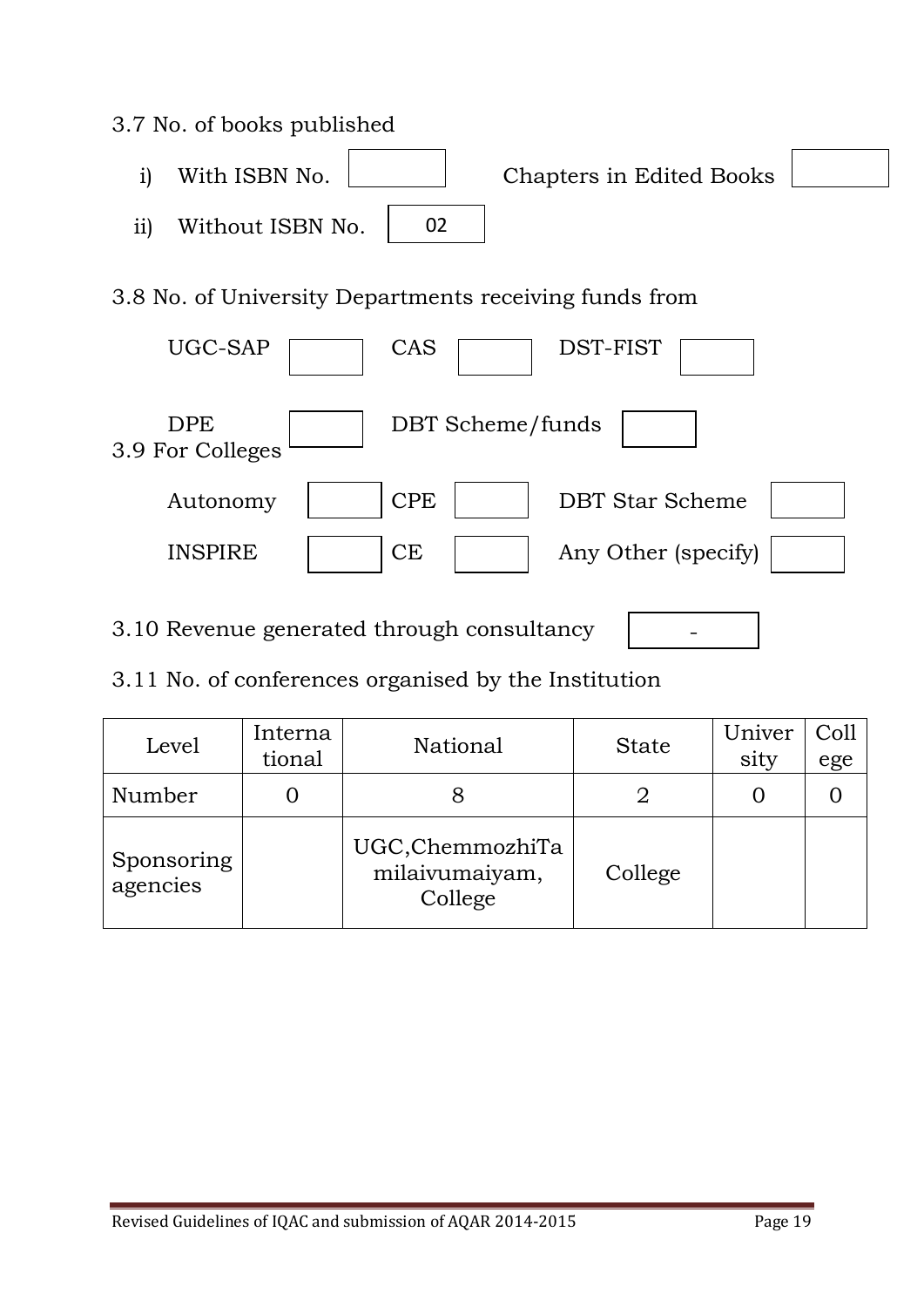- 3.12 No. of faculty served as experts, chairpersons or resource persons
- 3.13 No. of collaborations International | National Any other 3.14 No. of linkages created during this year 3.15 Total budget for research for current year in lakhs: From Funding agency From Management of University/College Total **82 2 11,06250 11,56,250 50,000**
- 3.16 No. of patents received this year

| Type of Patent |         | Number         |
|----------------|---------|----------------|
|                | Applied |                |
| National       | Granted |                |
| International  | Applied | $\overline{2}$ |
|                | Granted |                |
| Commercialised | Applied |                |
|                | Granted |                |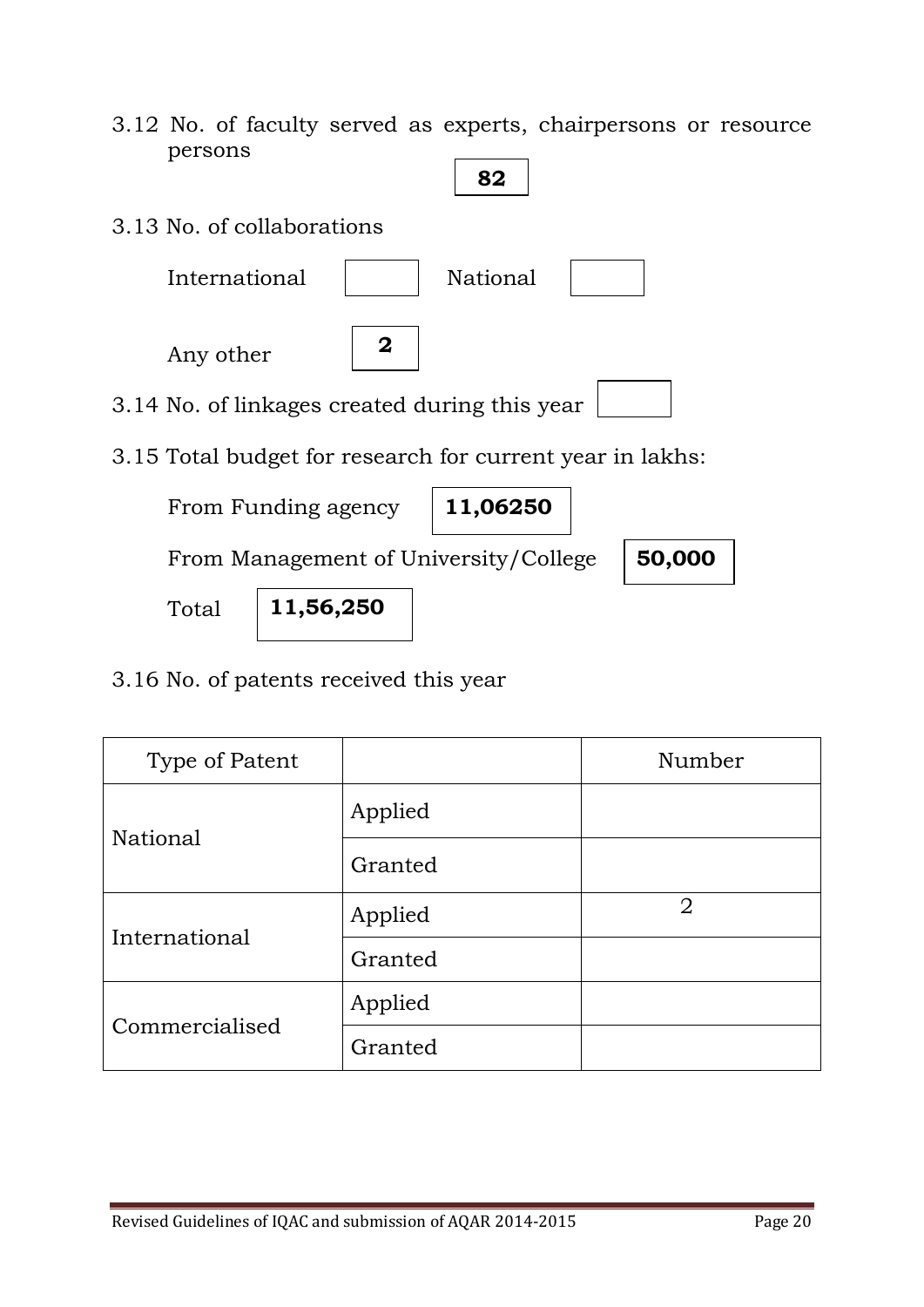3.17 No. of research awards/recognitions received by faculty and research fellows of the institute in the year

| Total   International   National   State   University   Dist   College |  |  |  |
|------------------------------------------------------------------------|--|--|--|
|                                                                        |  |  |  |

3.18 No. of faculty from the Institution who are Ph.D Guides and students register under them





3.19 No. of Ph.D. awarded by faculty from the Institution



3.20 No. of Research scholars receiving the Fellowships (Newly enrolled + existing ones)



3.21 No. of students Participated in NSS events:



3.22 No. of students participated in NCC events:

| University level | 50 | State level         |  |
|------------------|----|---------------------|--|
| National level   | n  | International level |  |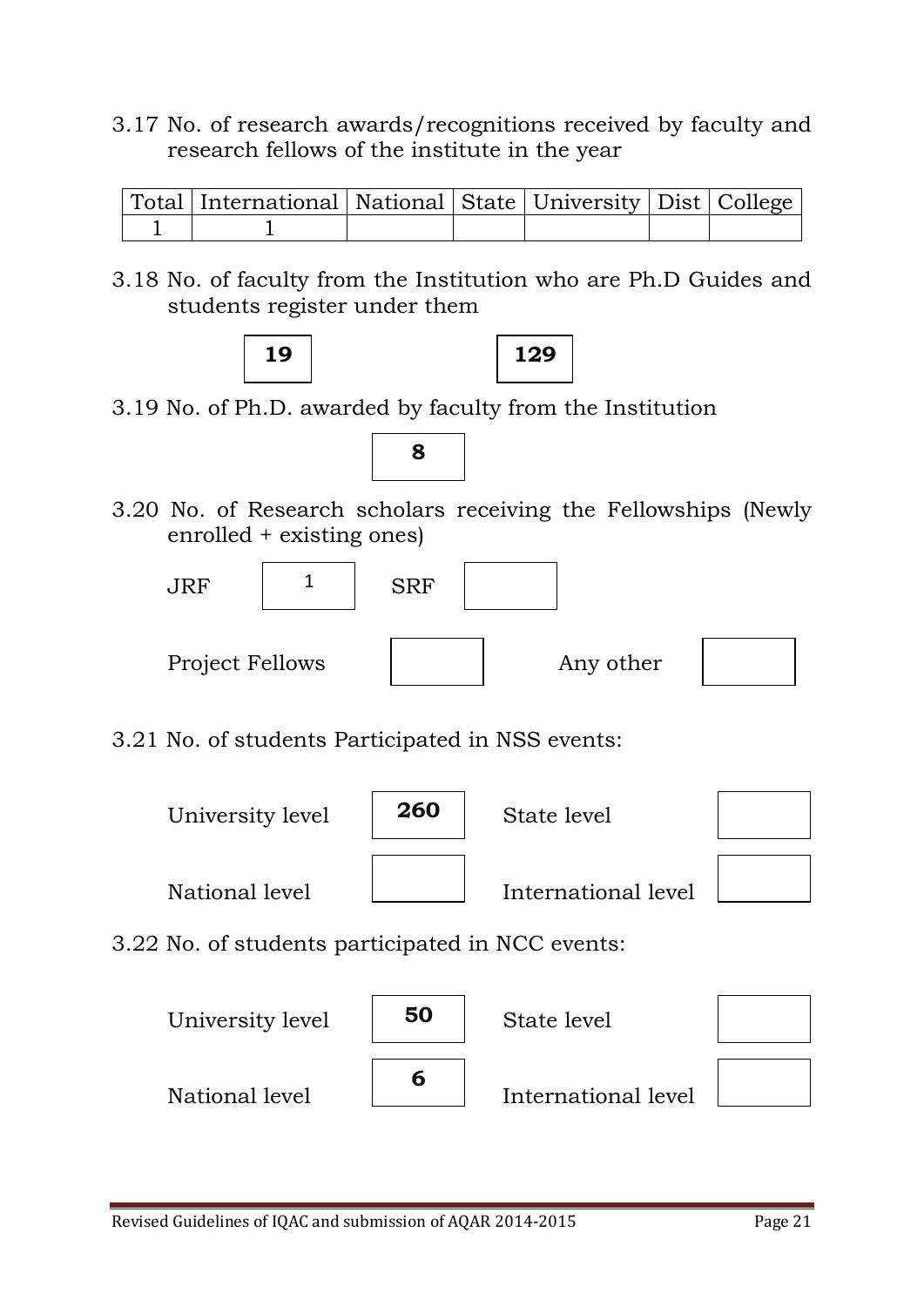3.23 No. of Awards won in NSS:



- 3.26 Major Activities during the year in the sphere of extension activities and Institutional Social Responsibility
	- 1. Blood Donation programme
	- 2. Red Ribbon programme
	- 3. Eco Programmes
	- 4. Women Empowerment Programmes
	- 5. Voters Awareness Programme
	- 6. Health Awareness Programme
	- 7. Two Wheeler Permanent Licence Camp for Students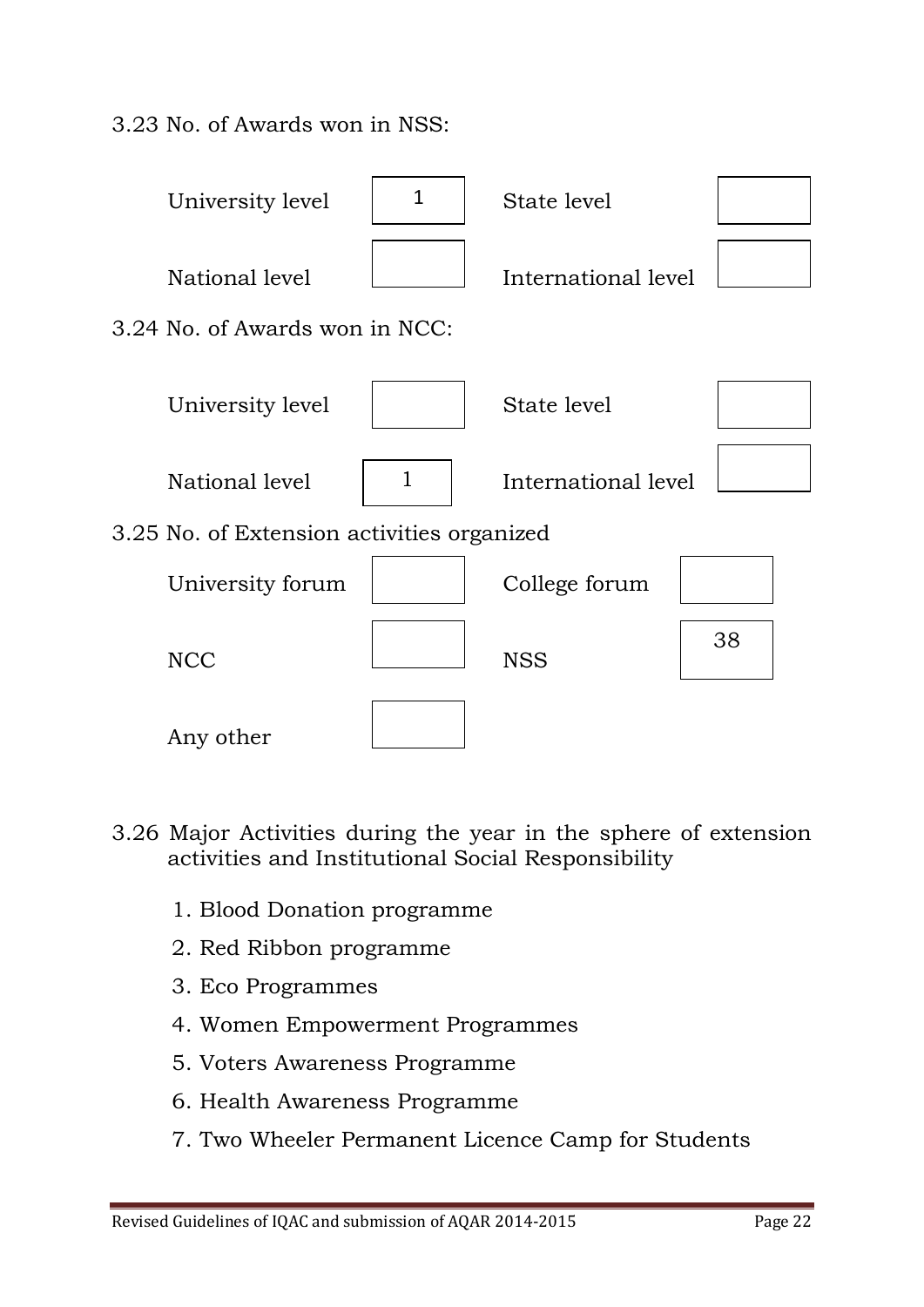# **Criterion –IV**

# 4. **Infrastructure and Learning Resources**

4.1 Details of increase in infrastructure facilities:

| Facilities                                                                                     | Existing       | Newly<br>created | Source of<br>Fund   | Total          |
|------------------------------------------------------------------------------------------------|----------------|------------------|---------------------|----------------|
| Campus area                                                                                    | 83 acres       |                  |                     | 83 acres       |
| Class rooms                                                                                    | 55             |                  |                     | 55             |
| Laboratories                                                                                   | 12             |                  |                     | 12             |
| <b>Seminar Halls</b>                                                                           | $\overline{2}$ | $\mathbf{1}$     | Dept. Fund          | 3              |
| Indoor<br>Stadium                                                                              |                | $\mathbf{1}$     | UGC &<br>Management | $\mathbf{1}$   |
| No. of<br>important<br>equipments<br>purchased<br>$(≥1-0$ lakh)<br>during the<br>current year. |                | $\overline{4}$   | <b>UGC</b>          | $\overline{4}$ |
| Value of the<br>equipment<br>purchased<br>during the<br>year (Rs.in<br>Lakhs)                  |                | 28, 24, 883      | <b>UGC</b>          | 28, 24, 883    |
| Others                                                                                         | 35,73,573      |                  | Management          | 35,73,573      |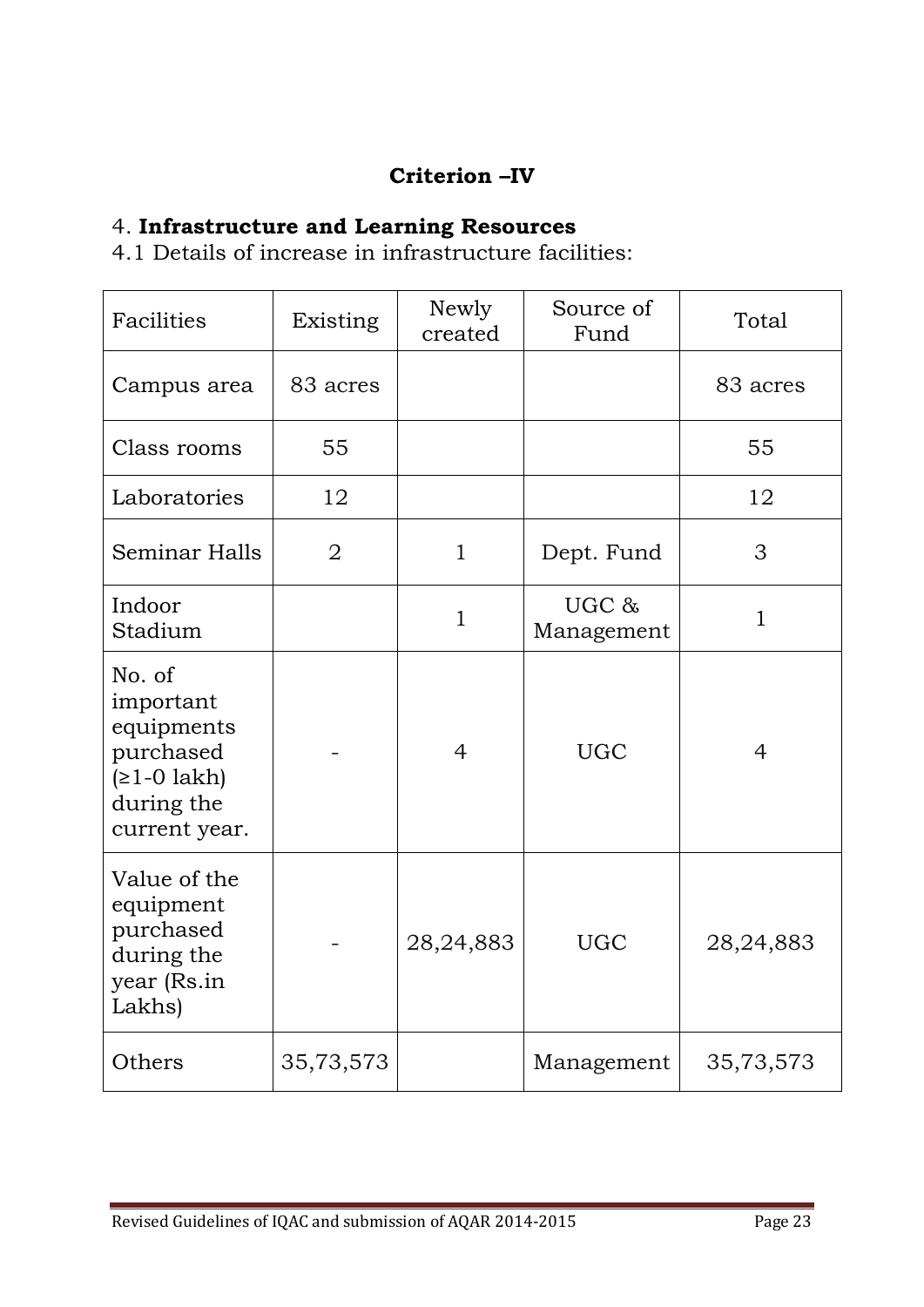# 4.2 Computerization of administration and library

Administration Automation fully completed. Library automation partially completed.

#### 4.3 Library services:

|                           | Existing |         |     | Newly added | Total |         |  |
|---------------------------|----------|---------|-----|-------------|-------|---------|--|
|                           | No.      | Value   | No. | Value       | No.   | Value   |  |
| <b>Text Books</b>         | 68943    | 1898857 | 493 | 160729      | 69436 | 1968287 |  |
| Reference<br><b>Books</b> | 756      | 88809   |     |             | 756   | 88809   |  |
| e-Books                   |          |         |     |             |       |         |  |
| Journals                  | 89       | 126691  | 3   | 54134       | 91    | 180825  |  |
| e-Journals                |          |         |     |             |       |         |  |
| Digital<br>Database       |          |         |     |             |       |         |  |
| CD & Video                | 181      | 5338    |     |             | 181   | 5338    |  |
| Others<br>(Specify)       |          |         |     |             |       |         |  |

#### 4.4 Technology up gradation (overall)

|                     | Total<br>Comp<br>uters | Comp<br>uter<br>Labs | Inter<br>net | <b>Brow</b><br>sing<br>Centr<br>es | Comp<br>uter<br>Centr<br>es | Offi<br>ce     | Depart<br>ments | Oth<br>ers |
|---------------------|------------------------|----------------------|--------------|------------------------------------|-----------------------------|----------------|-----------------|------------|
| Exist<br><u>ing</u> | 135                    | 85                   | 11           | $\Omega$                           | $\overline{0}$              | 22             | 17              |            |
| Adde<br>d           | $\overline{4}$         | $\overline{2}$       | $\Omega$     | 0                                  | 0                           | $\overline{0}$ | $\overline{2}$  |            |
| Total               | 139                    | 87                   | 11           |                                    | $\overline{0}$              | 22             | 19              |            |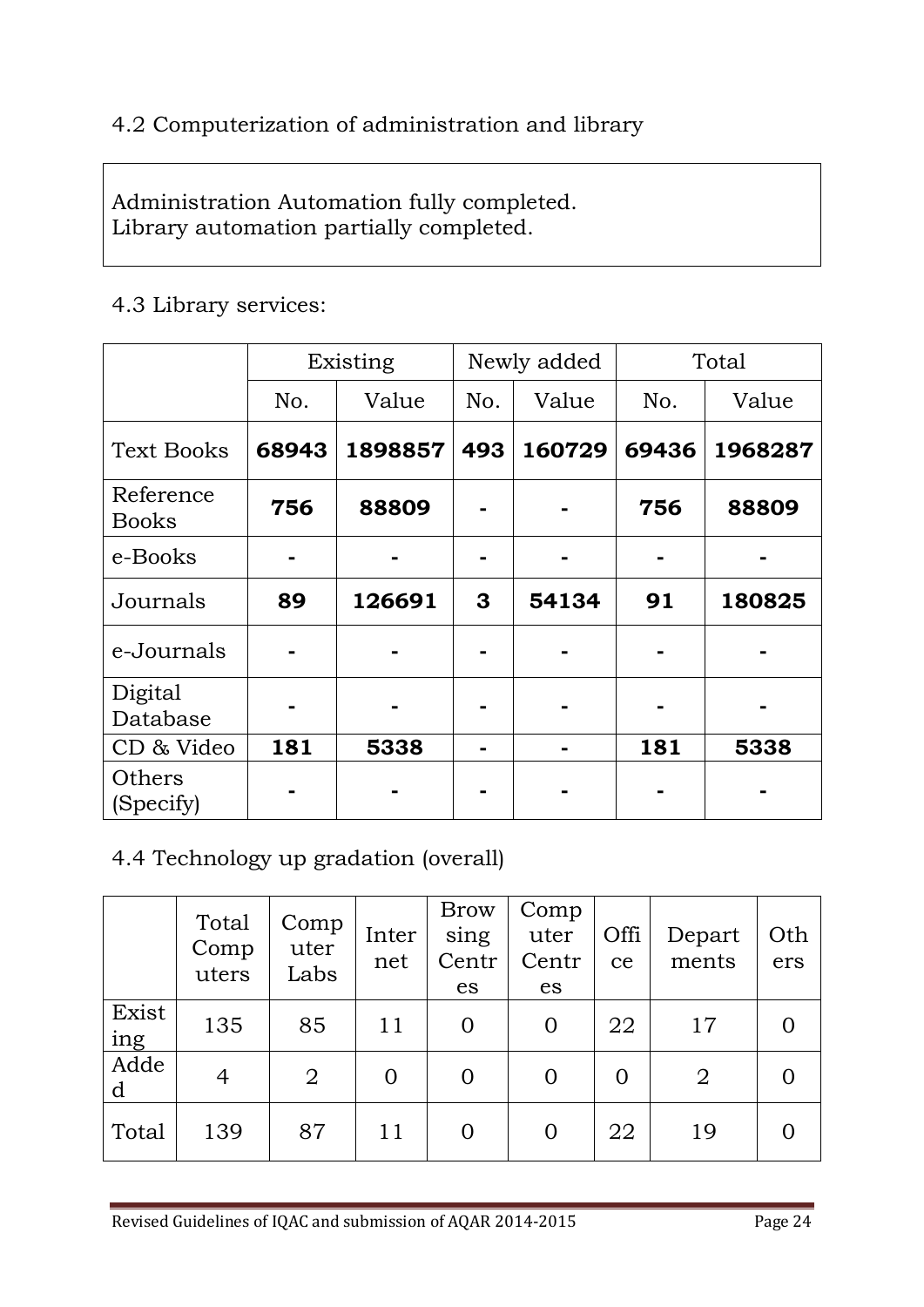- 4.5 Computer, Internet access, training to teachers and students and any other programme for technology upgradation (Networking, e-Governance etc.)
- 1. Planned to establish wifi connection throughout the campus.
- 2. Internet Training is given to all students.
- 3. Internet connectivity to all departments.

#### 4.6 Amount spent on maintenance in lakhs:

- i) ICT
- ii) Campus Infrastructure and facilities

35,73,573

- iii) Equipments
- iv) Others

Total : 35,73,573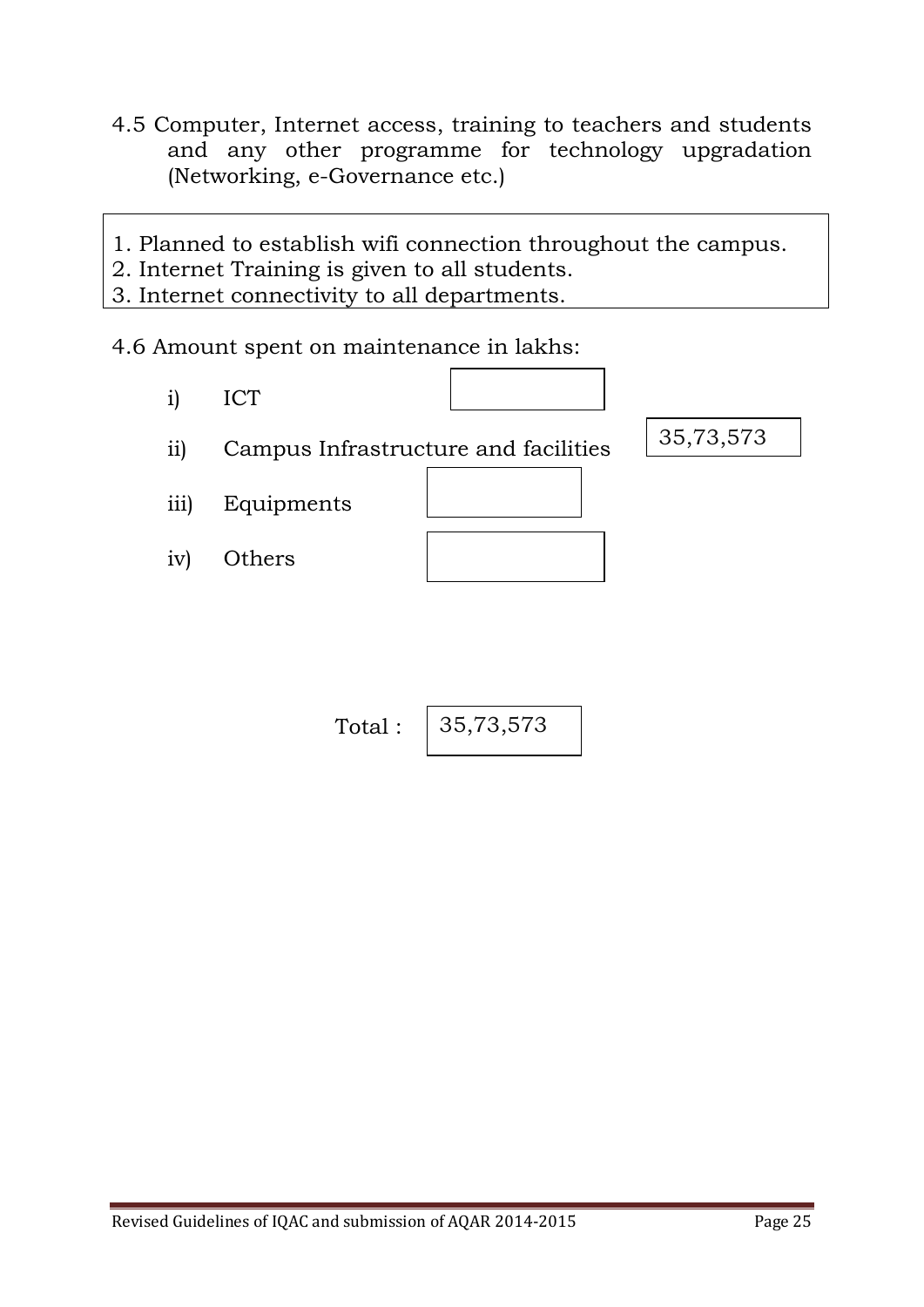# **Criterion –V**

#### 5. **Students Support and Progression**

5.1 Contribution of IQAC in enhancing awareness about Student Support Services

Each and every scheme and programme for students was promptly communicated to them by circulars, by placing in the notice boards and through the concerned faculty members and also through public address system. NCC, NSS and other student service schemes were steered up. Students are involved in community services.

5.2 Efforts made by the institution for tracking the progression

Information was collected from students who visited the college after completion of the course. Information was collected through alumni meetings.

The whereabouts of the students were collected during Graduation functions.

5.3 (a) Total Number of students

|          | UG   PG   Ph.D&M.Phil   Others |  |
|----------|--------------------------------|--|
| 2204 215 | 14                             |  |

(b) No.of students outside the state

| 0 |  |
|---|--|
| 0 |  |

(c) No. of international students

| Men   | No   | $\%$ |
|-------|------|------|
|       | 1447 | 59   |
|       |      |      |
|       | No   | $\%$ |
| Women | 986  | 41   |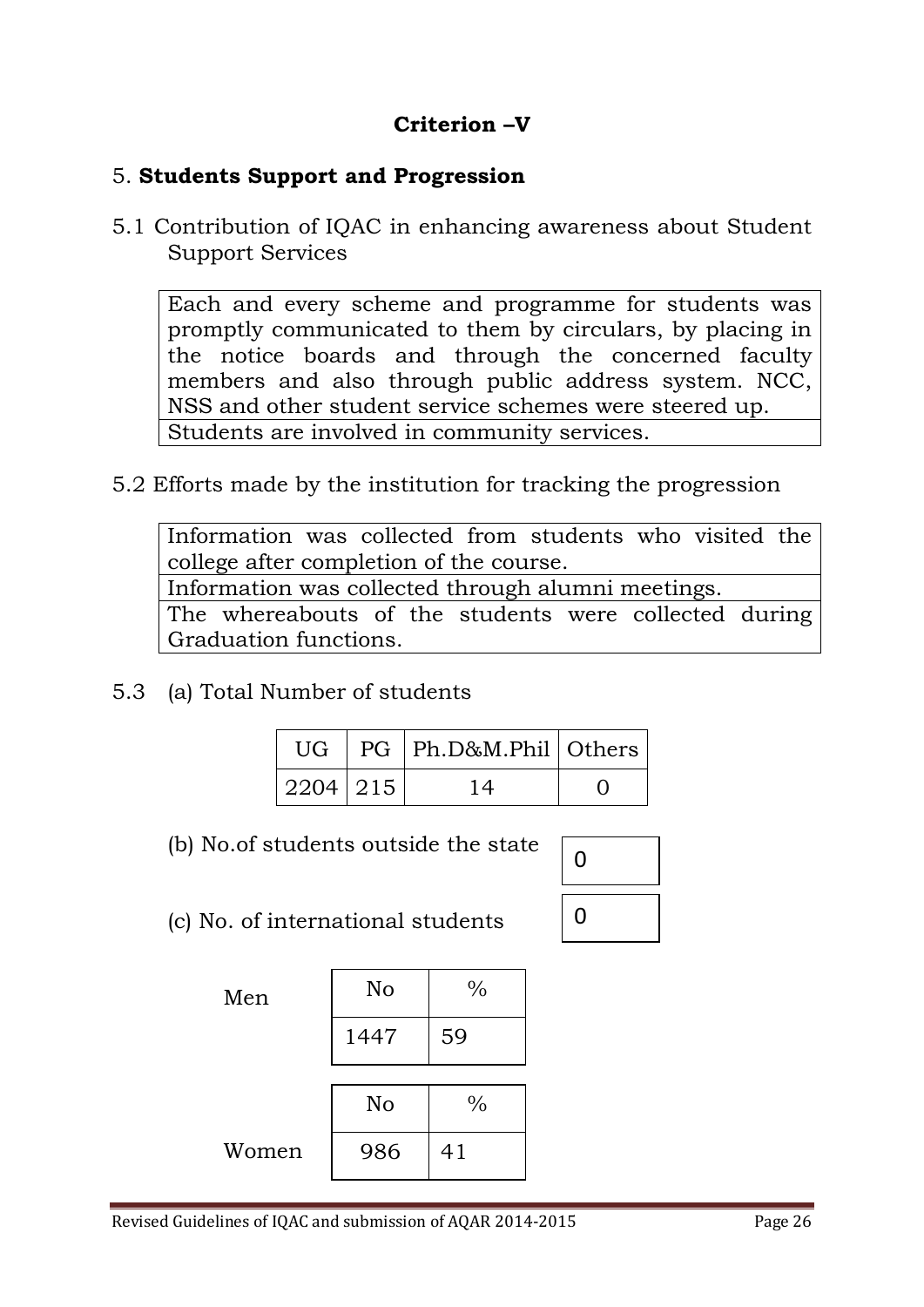| Last Year   |           |           |          |                                          | This Year |             |           |                |            |                                          |       |
|-------------|-----------|-----------|----------|------------------------------------------|-----------|-------------|-----------|----------------|------------|------------------------------------------|-------|
| Gene<br>ral | <b>SC</b> | <b>ST</b> | OBC      | Phy<br>sica<br>1ly<br>Cha<br>llen<br>ged | Total     | Gen<br>eral | <b>SC</b> | <b>ST</b>      | <b>OBC</b> | Phy<br>sica<br>1ly<br>cha<br>llen<br>ged | Total |
| 619         | 503       | 5         | 111<br>3 | 16                                       | 2256      | 618         | 492       | $\overline{2}$ | 1321       |                                          | 2433  |

Demand ratio 1:3 Dropout 3%

5.4 Details of student support mechanism for competitive examinations (if any)



5.5 No. of students qualified in these examinations



5.6 Details of student counselling and career guidance

Counselling programmes were conducted regularly. A separate Placement Cell looked after career guidance.

No. of students benefitted

540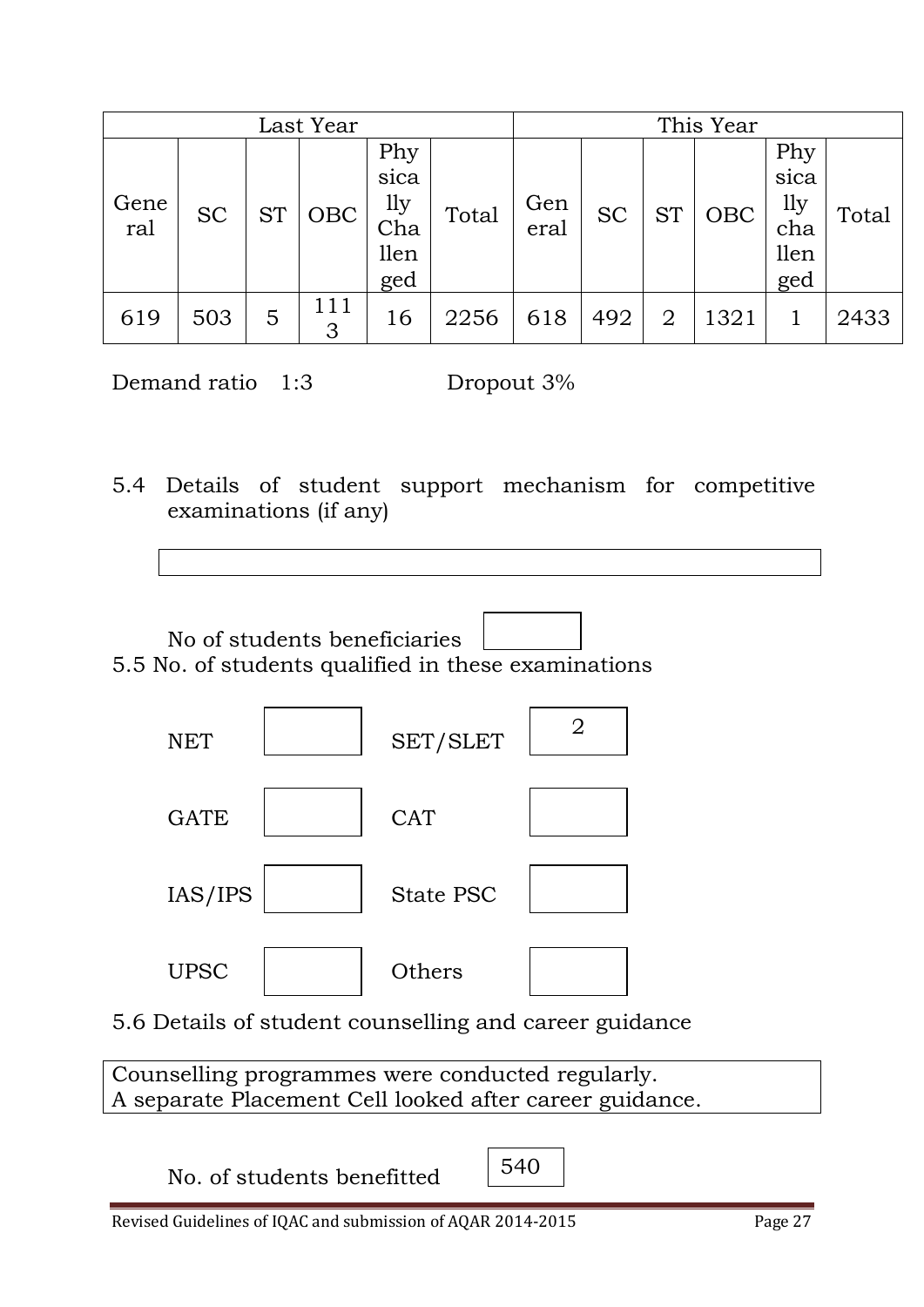#### 5.7 Details of campus placement

|               | Off campus   |           |           |
|---------------|--------------|-----------|-----------|
| Number of     | Number of    | Number of | Number of |
| Organizations | Students     | Students  | Students  |
| Visited       | Participated | Placed    | Placed    |
|               |              |           |           |

- 5.8 Details of gender sensitization programmes
	- Women Cell which includes a over-all Coordinator and department wise Staff-representatives looked after the counselling and guidance of girl students.
	- A certificate course in Silambam, a self-defence art was conducted exclusively for girls.

#### 5.9 Students Activities

5.9.1 No. of students participated in Sports, Games and other events

State/University level | 48 | National level

International level

| 48 | Nation |
|----|--------|
|    |        |

No. of students participated in cultural events

State/University level  $\begin{array}{|c|c|c|} \hline \end{array}$  National level



3

International level

5.9.2 No. of medals/awards won by students in Sports, Games and other events

-

Sports:



International level

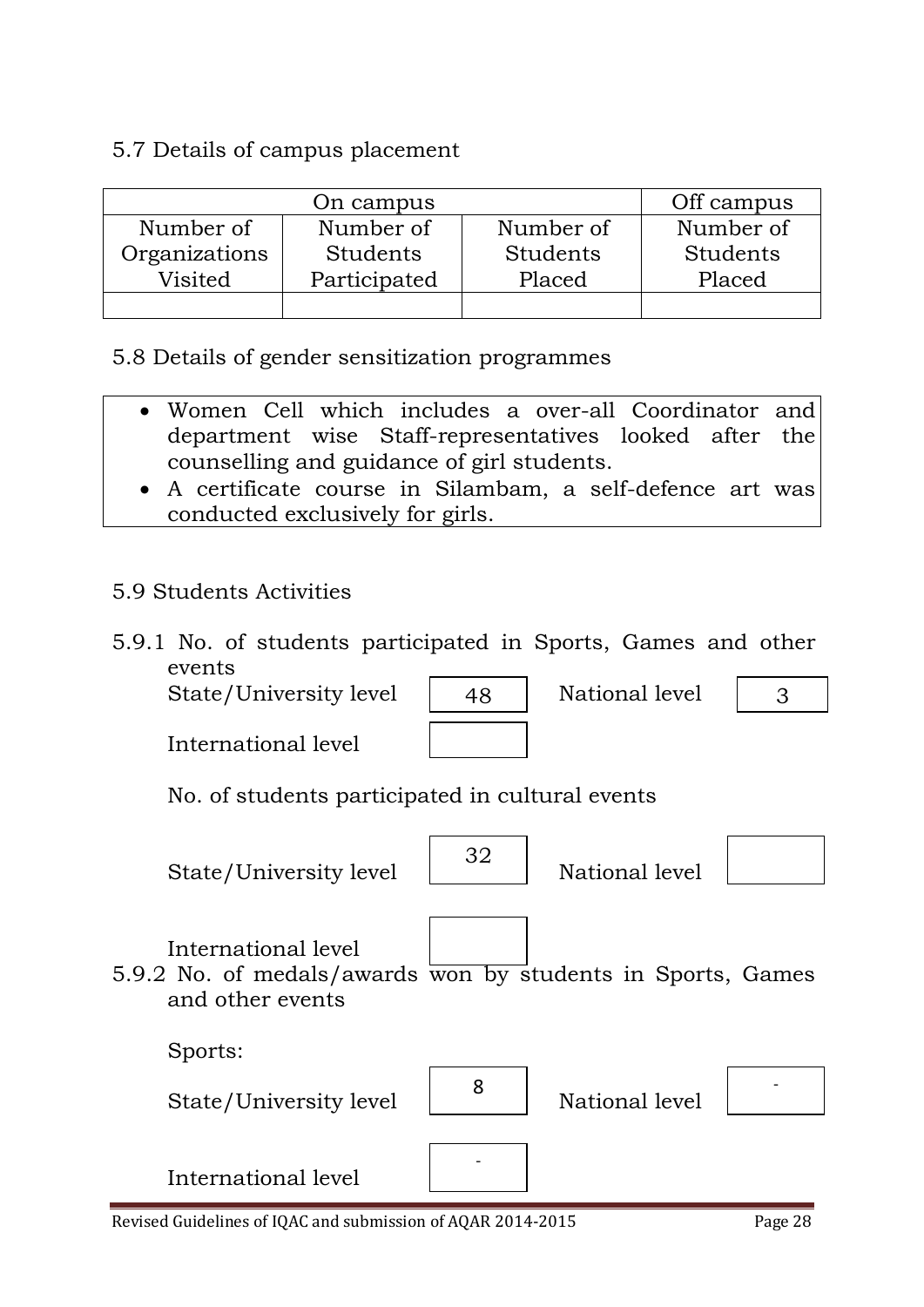Cultural:

State/University level  $\begin{vmatrix} 41 \end{vmatrix}$ 

National level  $\boxed{13}$ 

International level

# 5.10 Scholarships and Financial Support

|                                                                              | Number of<br>students | Amount    |
|------------------------------------------------------------------------------|-----------------------|-----------|
| Financial support<br>from institution                                        | 78                    | 76,683    |
| Financial support<br>from government                                         | 776                   | 27,78,077 |
| Financial support<br>from other sources                                      |                       |           |
| Number of students<br>who received<br>International/National<br>recognitions |                       |           |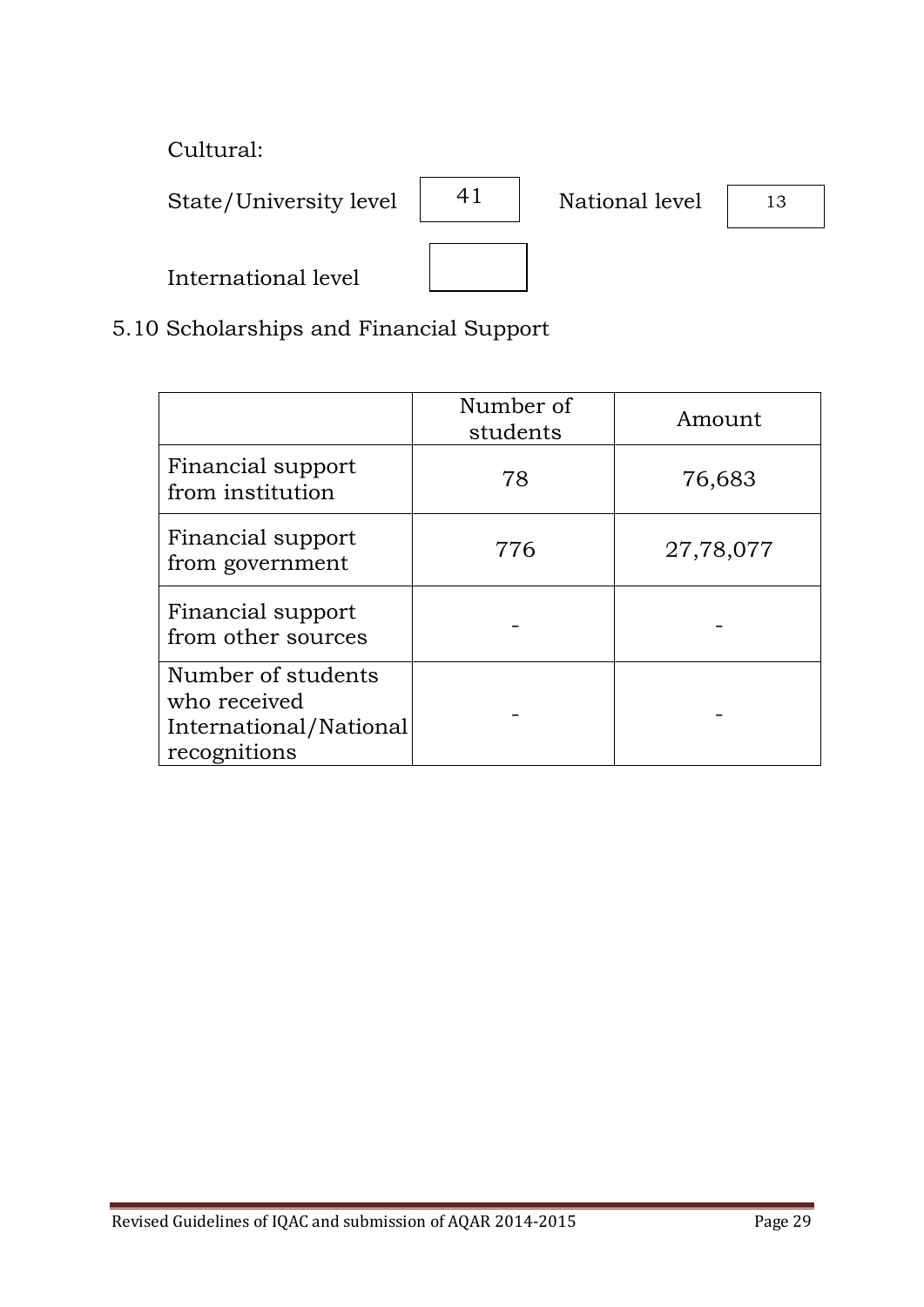# 5.11 Student organized/initiatives

Fairs:



5.13 Major grievances of students (if any) redressed:

NIL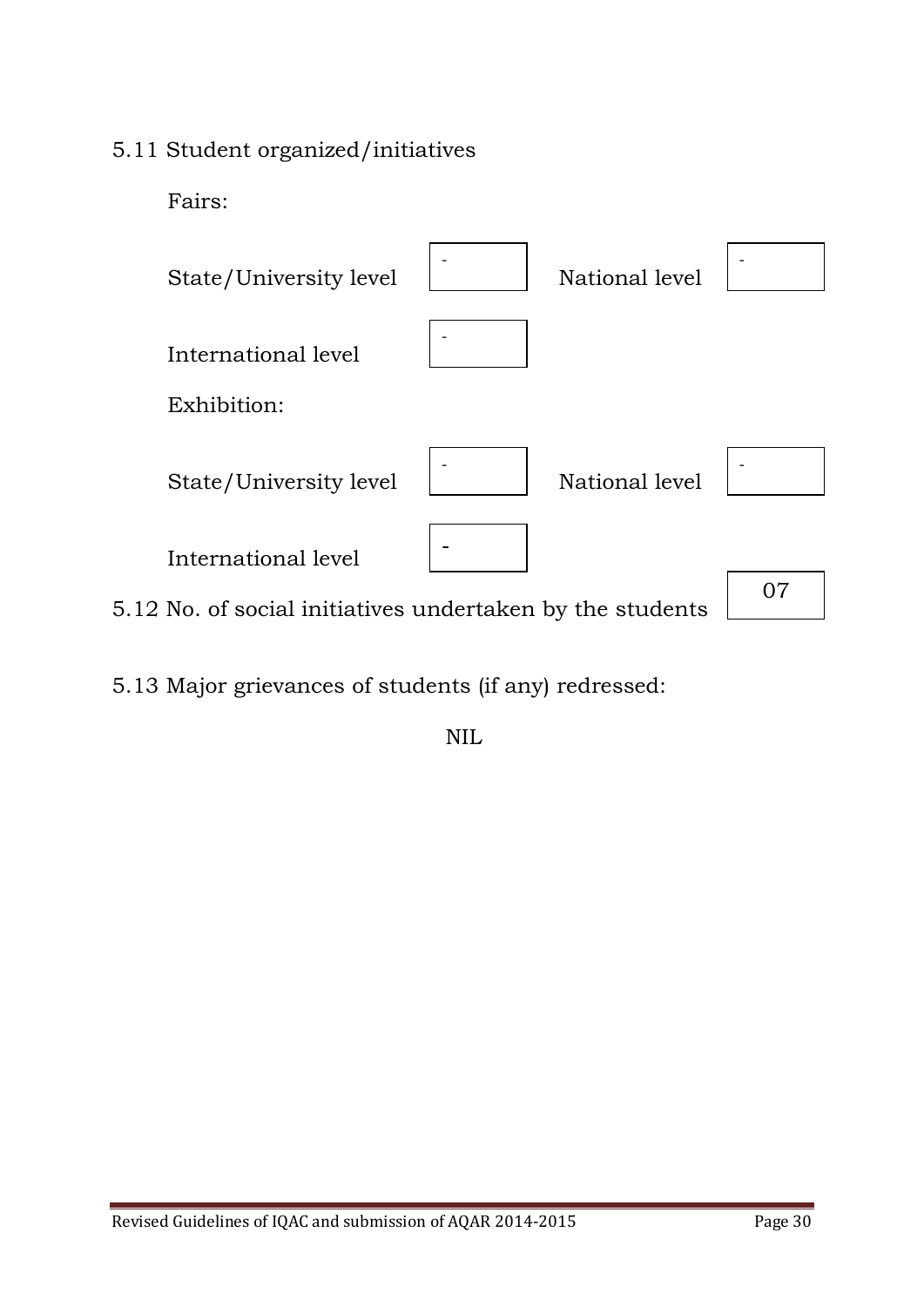#### **Criterion –VI**

#### 6. **Governance, Leadership and Management**

6.1 State the Vision and Mission of the institution

#### VISION

To shape the young learners to aim at success through perfection.

#### MISSION

To promote academic excellence in higher education

To promote communal harmony

To make the students meet the global standards of life

To promote research temperament

#### 6.2 Does the Institution has a management Information System

Yes

- 6.3 Quality improvement strategies adopted by the institution for each of the following:
	- 6.3.1 Curriculum Development
		- 1. Curriculum is designed by the University.
		- 2. The members of staff in University Board of Studies suggest various points for improvement.

# 6.3.2 Teaching and Learning

- 1. Use of ICT
- 2. Facilities made to receive learning source at E-Library.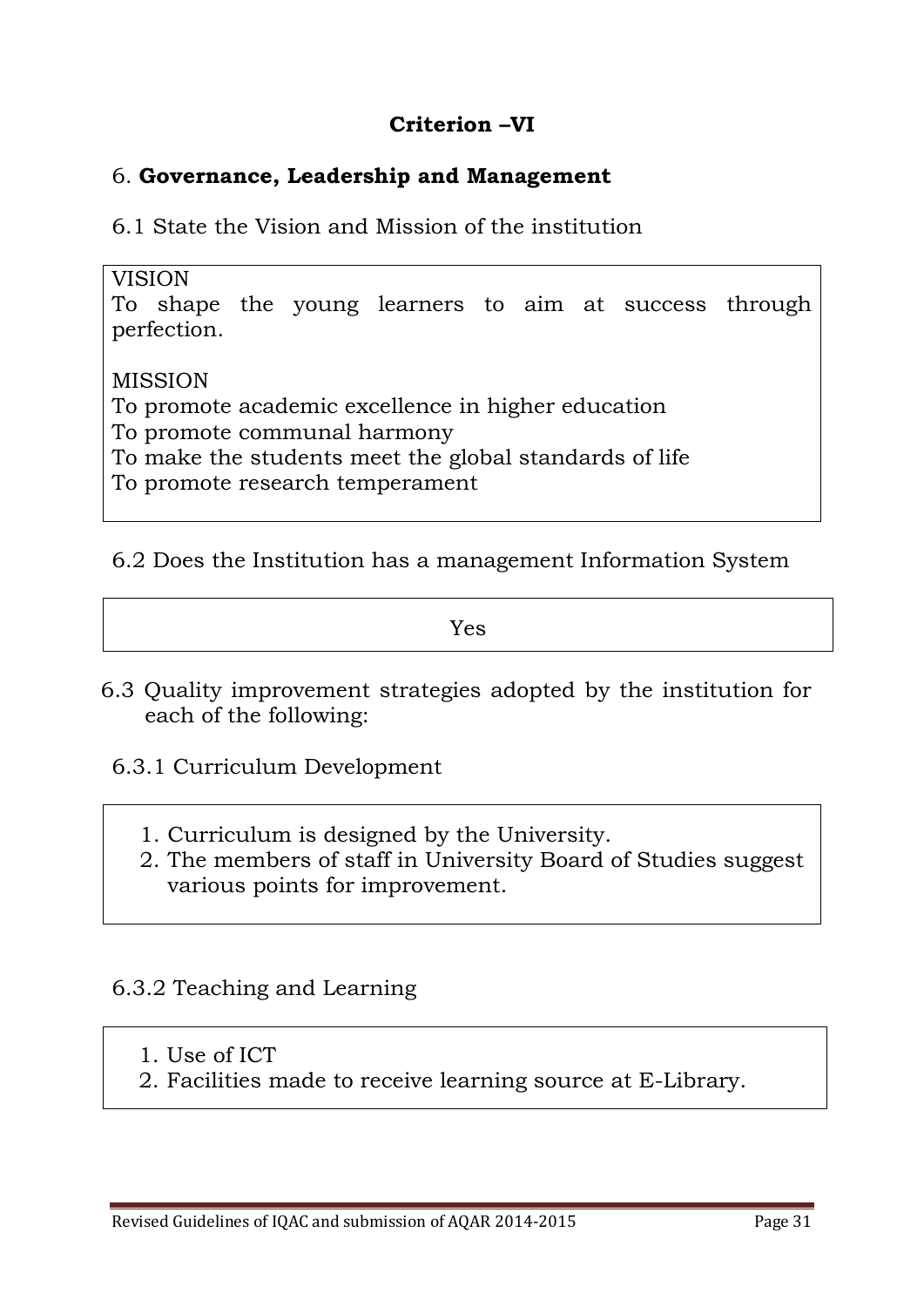#### 6.3.3 Examination and Evaluation

- 1. Different types of class tests and evaluation techniques were adopted at college for quality improvement.
- 2. Internal examinations were conducted as per University norms

#### 6.3.4 Research and Development

- 1. Teachers were encouraged to undertake various research projects.
- 2. They were initiated to present and publish research papers in seminars and conferences.
- 3. Students were encouraged to participate in seminars and present research papers

#### 6.3.5 Library, ICT and physical infrastructure/instrumentation

Library , ICT and Physical infrastructure were enriched by adding new and latest addition of their kind.

#### 6.3.6 Human Resource Management

The regular vacancies which were not sanctioned yet by the government were filled with temporary hands by Management in order to facilitate the students.

#### 6.3.7 Faculty and Staff recruitment

- 1. Well qualified Faculty and staff recruited with a sanction from the state government as per requirements.
- 2. Roaster System followed during Faculty and Staffrecruitment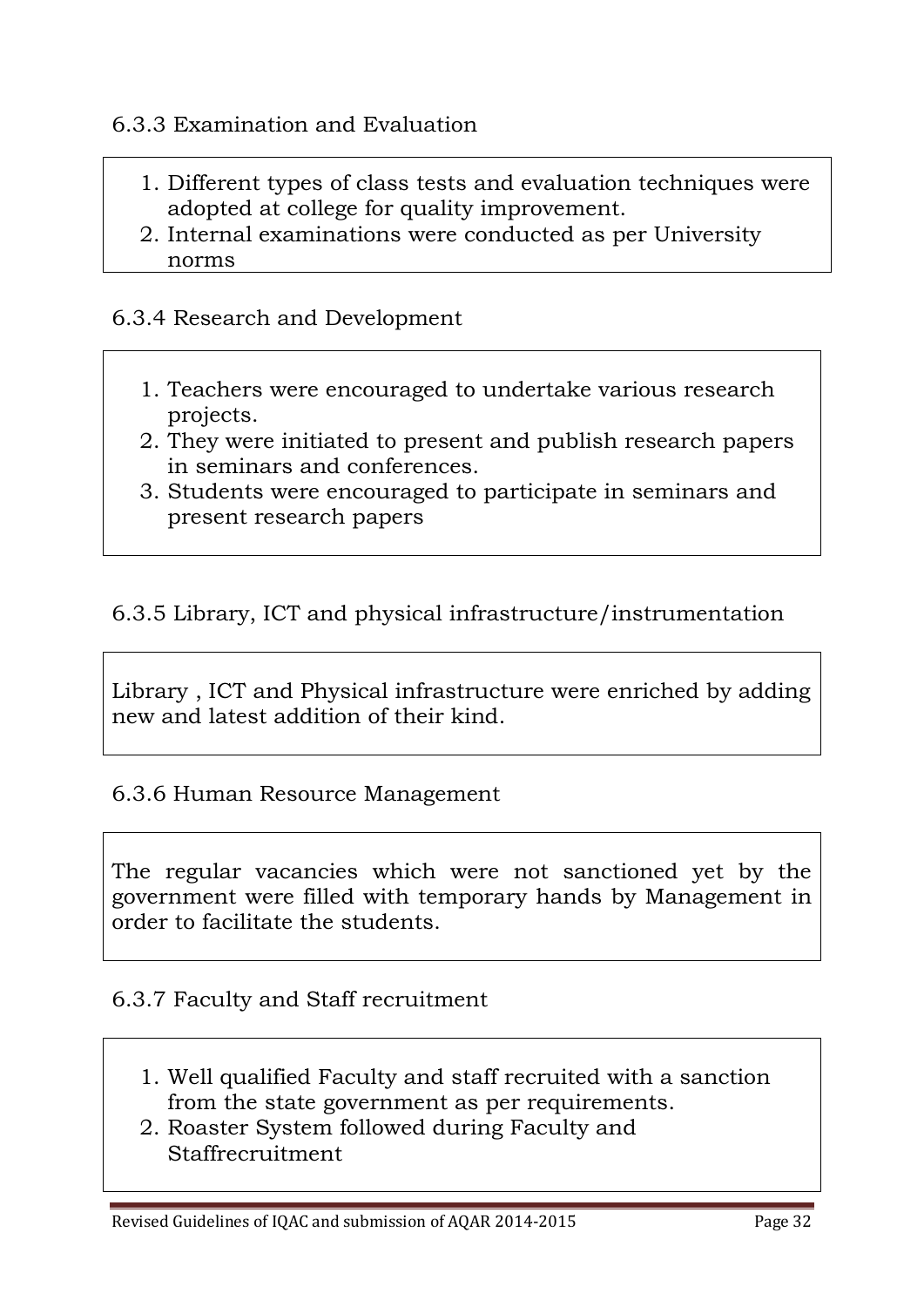# 6.3.8 Industry Interaction /Collaboration

Placement Cell had established collaboration with Government ITI in teaching various life-oriented and technical courses.

6.3.9 Admission of Students

Admission was done on the basis of merit andreservation policies of the government.

#### 6.4 Welfare schemes for

| Teaching     | Applicable government schemes                                                                                                |
|--------------|------------------------------------------------------------------------------------------------------------------------------|
| Non teaching | Applicable government schemes                                                                                                |
| Students     | Scholarships from government<br>Management Scholarships<br>Sponsors scholarships<br>Free coaching classes<br>Career Guidance |

6.5 Total corpus fund generated

# 6.6 Whether annual financial audit has been done

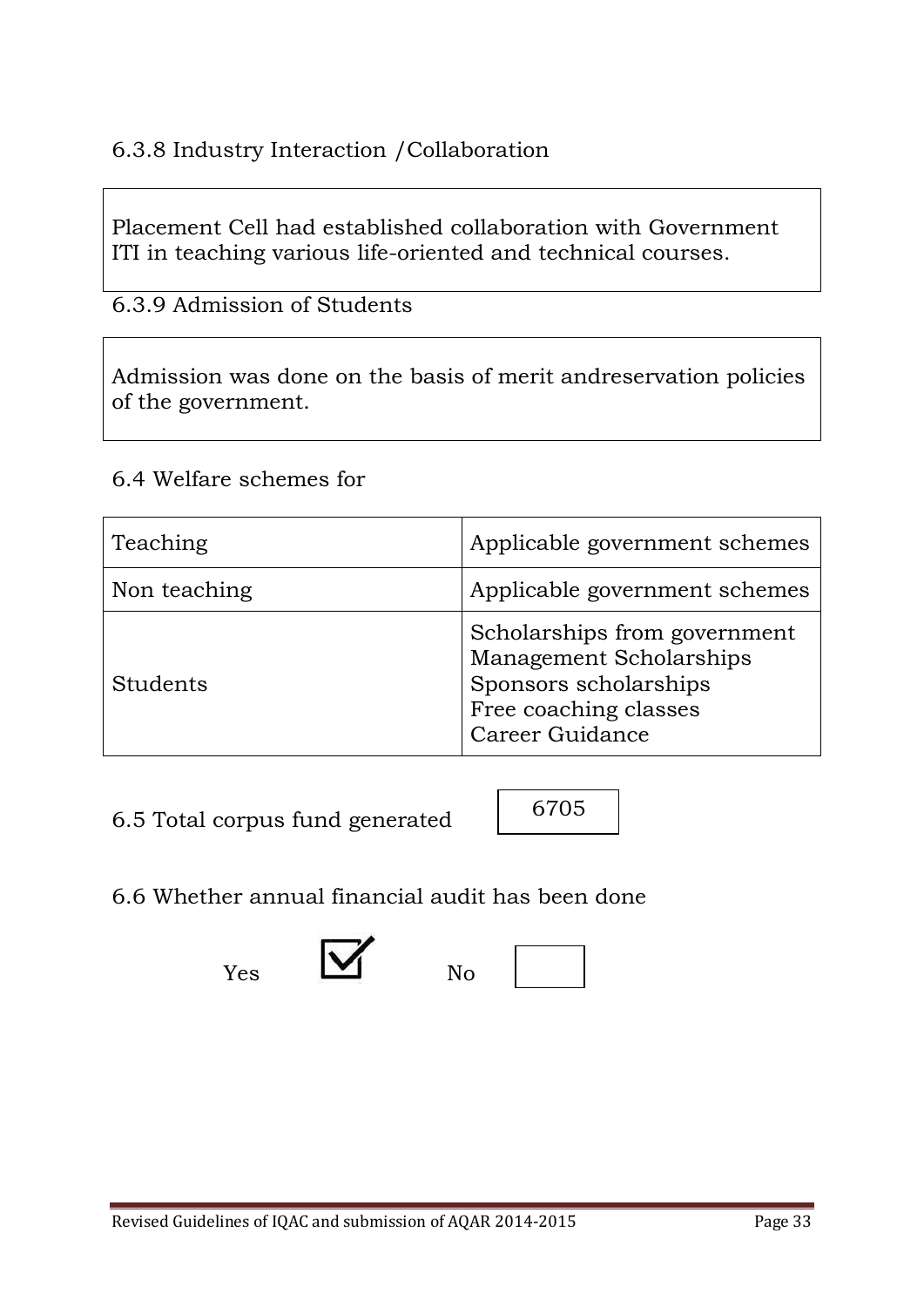6.7 Whether Academic and Administrative Audit (AAA) has been done?

| Audit Type     | External |                                | Internal |                    |
|----------------|----------|--------------------------------|----------|--------------------|
|                | Yes/No   | Agency                         | Yes/No   | Authority          |
| Academic       |          |                                | Yes      | IQAC<br>Management |
| Administrative | Yes      | Govt.<br>Accountant<br>General | Yes      | IQAC<br>Management |

6.8 Does the University/Autonomous College declares results within 30 days

For UG Programmes





6.9 What efforts are made by the University/Autonomous College for Examination Reforms?

The affiliating University regularly implements examination reforms.

6.10 What efforts are made by the University to promote autonomy in the affiliated/constituent college?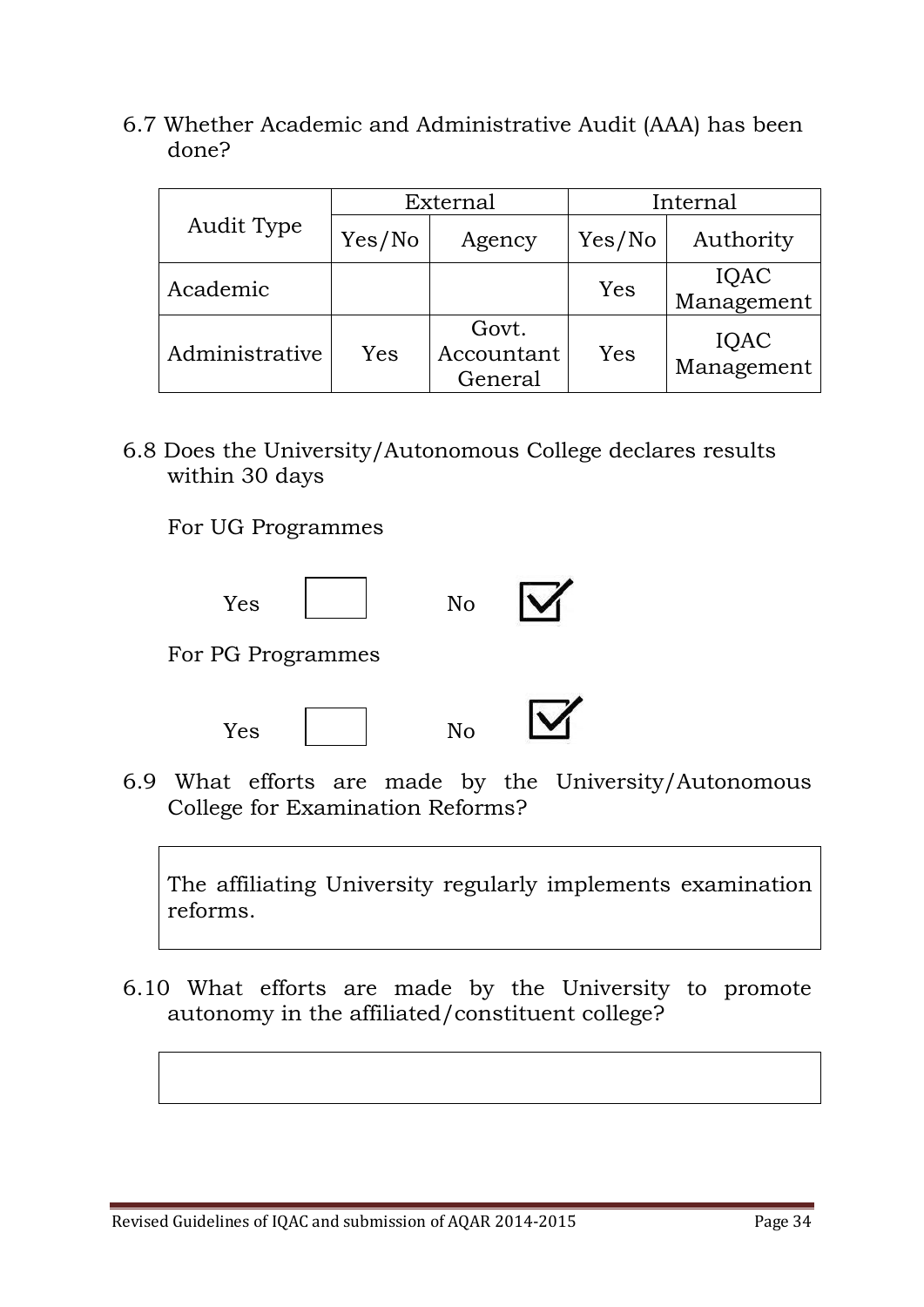6.11 Activities and support from the Alumni Association

- Alumini Association meetings were conducted
- They provide financial aid to deserving students

6.12 Activities and support from the Parent –Teacher Association

Parent- Teachers Meetings are conducted every year. PTA offers salary to few temporary staff.

6.13 Development programmes for support staff

The support staff members are encouraged to makeuse of the facilities provided by the government for theirpromotions, to avail themselves of the all welfare schemes of government.

6.14 Initiatives taken by the institution to make the campus eco-friendly

The entire campus has been filled with natural beauty and the NSS units are encouraged to plant trees regularly. Many campaigns against plastic were organised.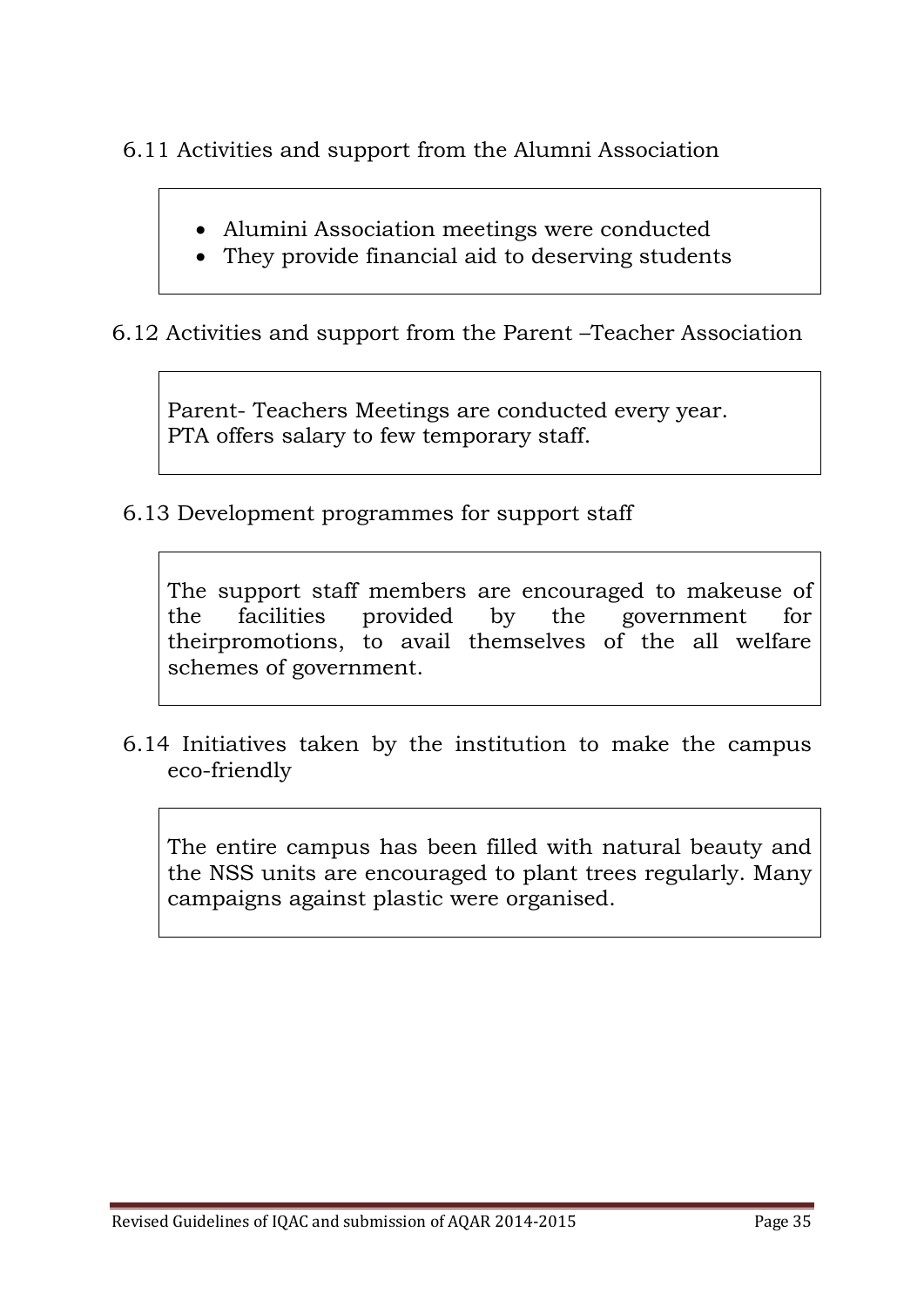#### **Criterion –VII**

#### 7. **Innovations and Best Practices**

7.1 Innovations introduced during this academic year which have created a positive impact on the functioning of the institution. Give details.

#### 1. Smart Class rooms

- 7.2 Provide the Action Taken Report (ATR) based on the plan of action decided upon at the beginning of the year
	- 1. Making Provision of LCD Projectors to all departments
	- 2. New retiring room with modern facility for Women teachers.
	- 3. Complete renovation and full automation of College Office.
	- 4. New toilets near Indoor Stadium for Players.
	- 5. New record room for Office.
	- 6. Seed money provided to the departments to conduct UGC sponsored seminars.
	- 7. New counter facilities for students.
	- 8. To bring new courses in un-aided scheme.
	- 9. Binding all old and rare volumes of College Library.
	- 10. Construction of new Extension Building for College Library.
	- 11. Establishment of Wi-Fi connection throughout the campus.
	- 12. Purchase of Auto-Transformer for Secretary ALS meeting Hall.
	- 13. Renovation of Physics Laboratory.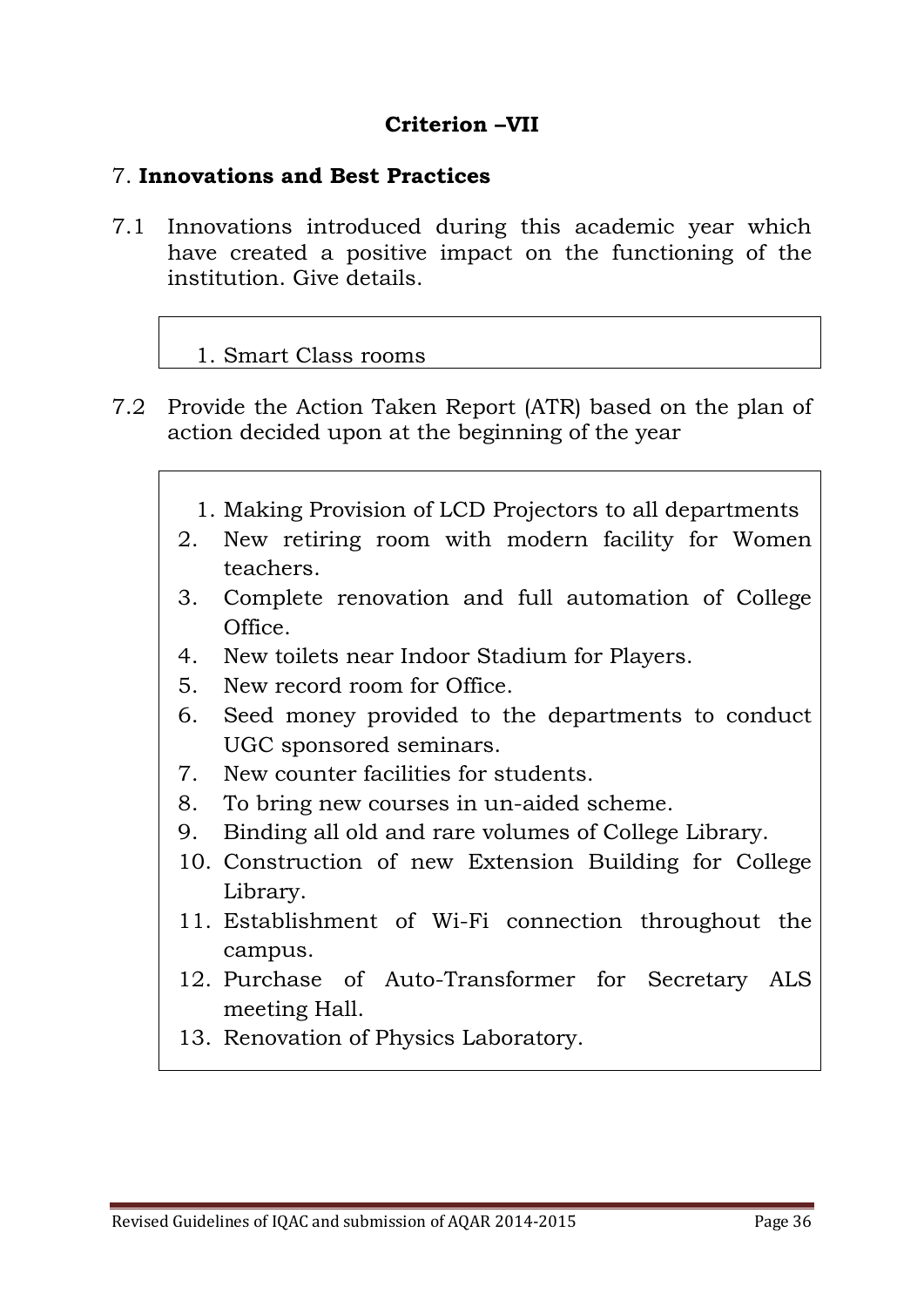- 7.3 Give two Best Practices of the institution (please see the format in the NAAC Self-study Manuals)
	- 1. ICT enabled teaching
	- 2. A certificate course in Self defence art (Silambam) exclusively for girl students to empower them.

 \*Provide the details in annexure (annexure need to be numbered as i, ii, iii)

- 7.4 Contribution to environmental awareness/protection
	- NSS units continuously planting trees in the campus area to make it greener.
	- Herbal garden was made to make an awareness on herbal medicine.

# 7.5 Whether environmental audit was conducted?



7.6 Any other relevant information the institution wishes to add. (for example SWOT Analysis)

Students feedback was analysed for further future action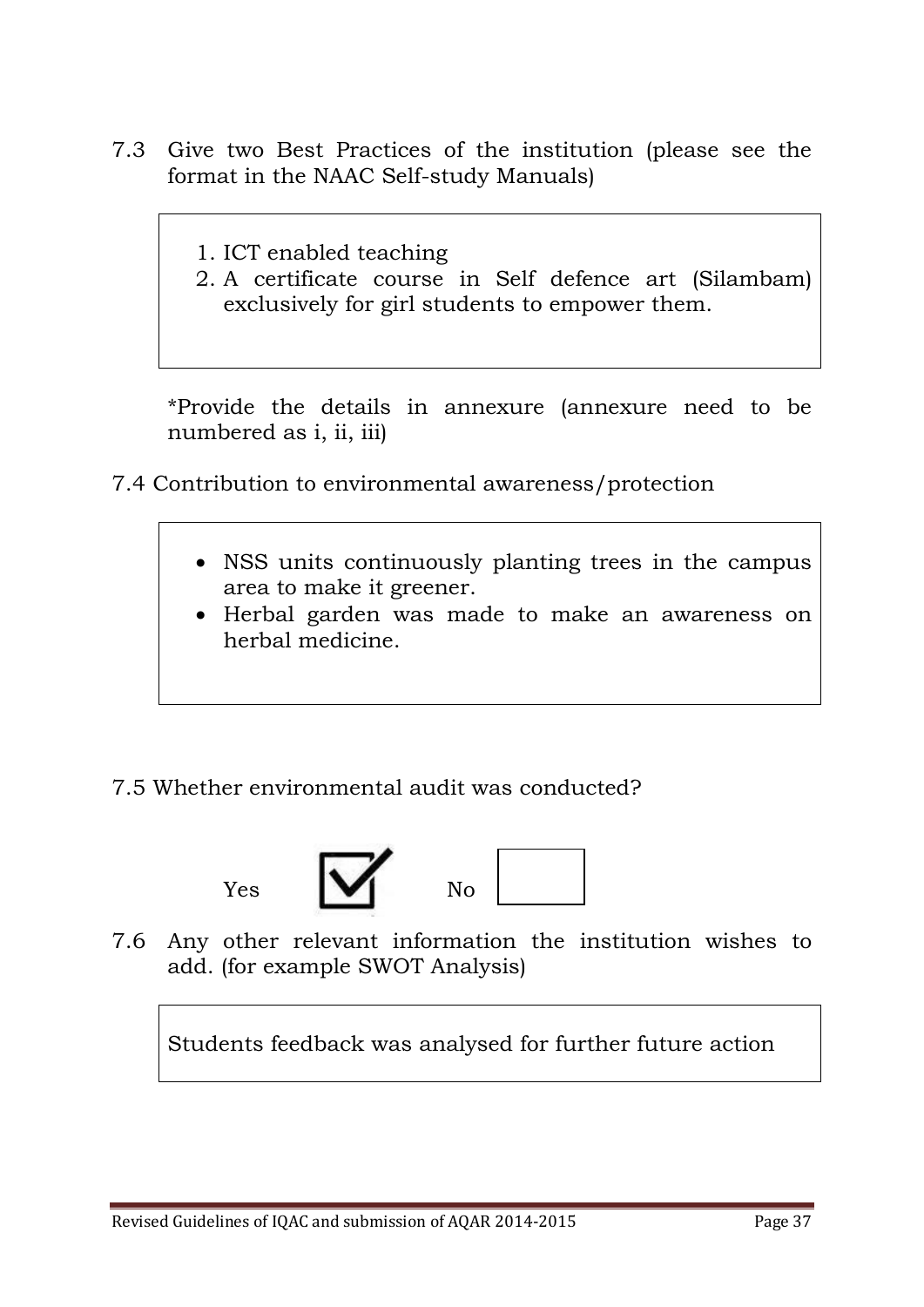#### 8. **Plans of institution for next year**

- 1**.** New False Ceiling and painting in College Auditorium
- **2.** New Generator Room near Auditorium
- **3.** New Equipment cum reading Room in the Dept. of Zoology

**4.** Painting and Renovation work in Departments of Commerce, Tamil, Maths and Economics

- **5.** New Extension Building for College Library
- **6.** Renovation of Managing Committee Chamber with modern facilities
- **7.** New UPS Section for Physics M.Phil Laboratory
- **8.** Modernisation of Physics Laboratory
- **9.** Construction of Compound wall
- **10.** Construction of New Room for Commerce Tally Laboratory
- **11.** New Tiles Work on and around Water Tank

**12**. Wifi connection throughout the campus.

**13.** Establishment of a Forum for conducting Leadership Training Programmes and Soft Skill Training Programmes

**14**. Establishment of a Forum for encouraging Community Service among the students.

**15**. Introduction of new certificate cources

**16**. SLET/ NET Coaching with the Financial Assistance from Alumni Association.

**17**. New Office Room for Career Guidance Cell.

**18**. Extension of Library Reading Section.

Name Name

R.Johnson Victor Babu, Dr, P.Chinnathambi, Ph.D

 $Sd$ <sup>-</sup>

Signature of the Coordinator, IQAC Signature of the Chairperson, IQAC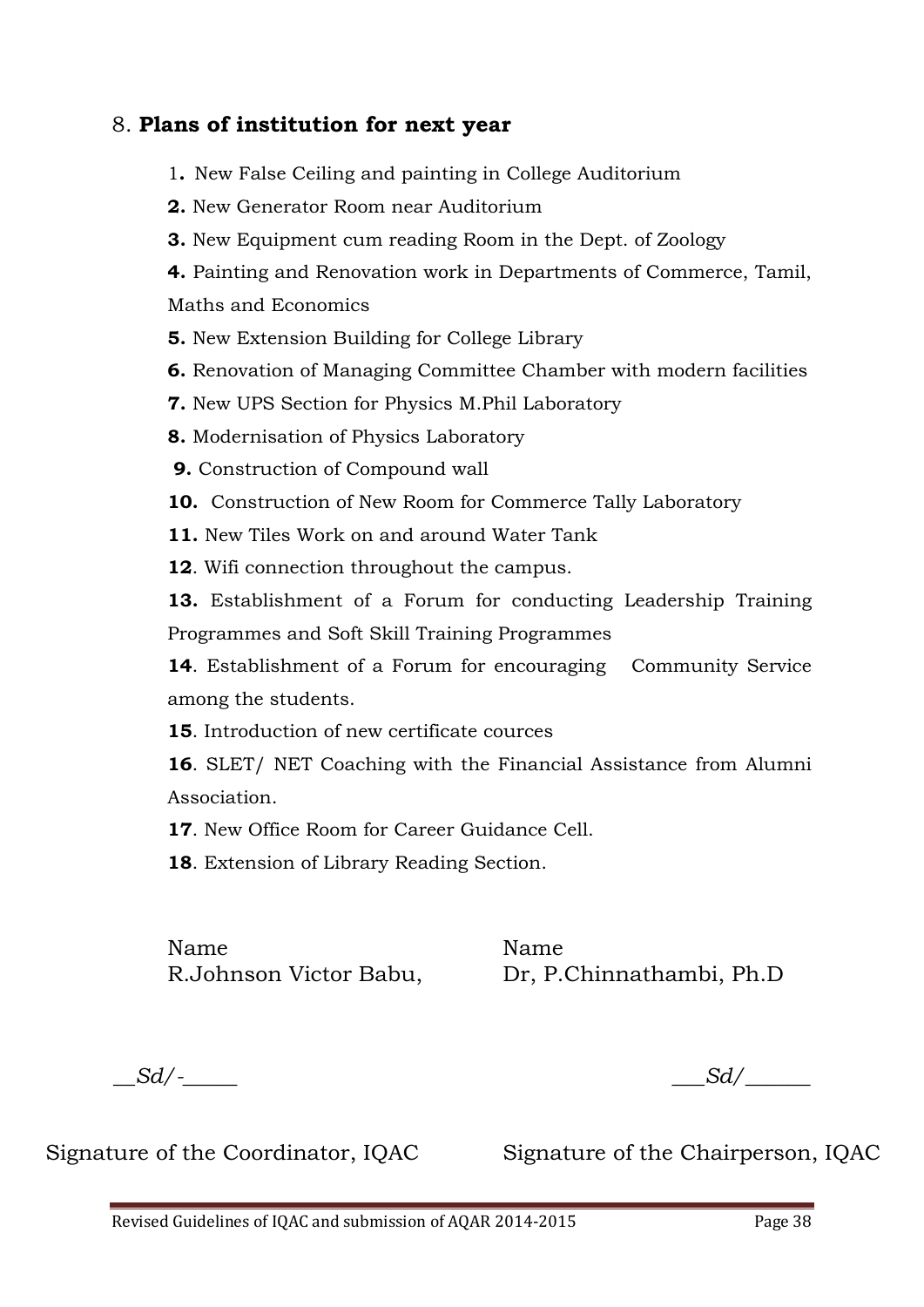# Abbreviations:

| CAS         | Career Advanced Scheme                   |
|-------------|------------------------------------------|
| <b>CAT</b>  | <b>Common Admission Test</b>             |
| <b>CBCS</b> | Choice Based Credit System               |
| CE          | Centre for Excellence                    |
| COP         | Career Oriented Programme                |
| <b>CPE</b>  | College with Potential for Excellence    |
| <b>DPE</b>  | Department with Potential for Excellence |
| <b>GATE</b> | Graduate Aptitude Test                   |
| <b>NET</b>  | National Eligibility Test                |
| PEI         | Physical Education Institution           |
| <b>SAP</b>  | Special Assistance Programme             |
| <b>SF</b>   | Self Financing                           |
| <b>SLET</b> | State Level Eligibility Test             |
| TEI         | <b>Teacher Education Institution</b>     |
| UPE         | University with Potential Excellence     |
| UPSC        | Union Public Service Commission          |
|             |                                          |

\*\*\*\*\*\*